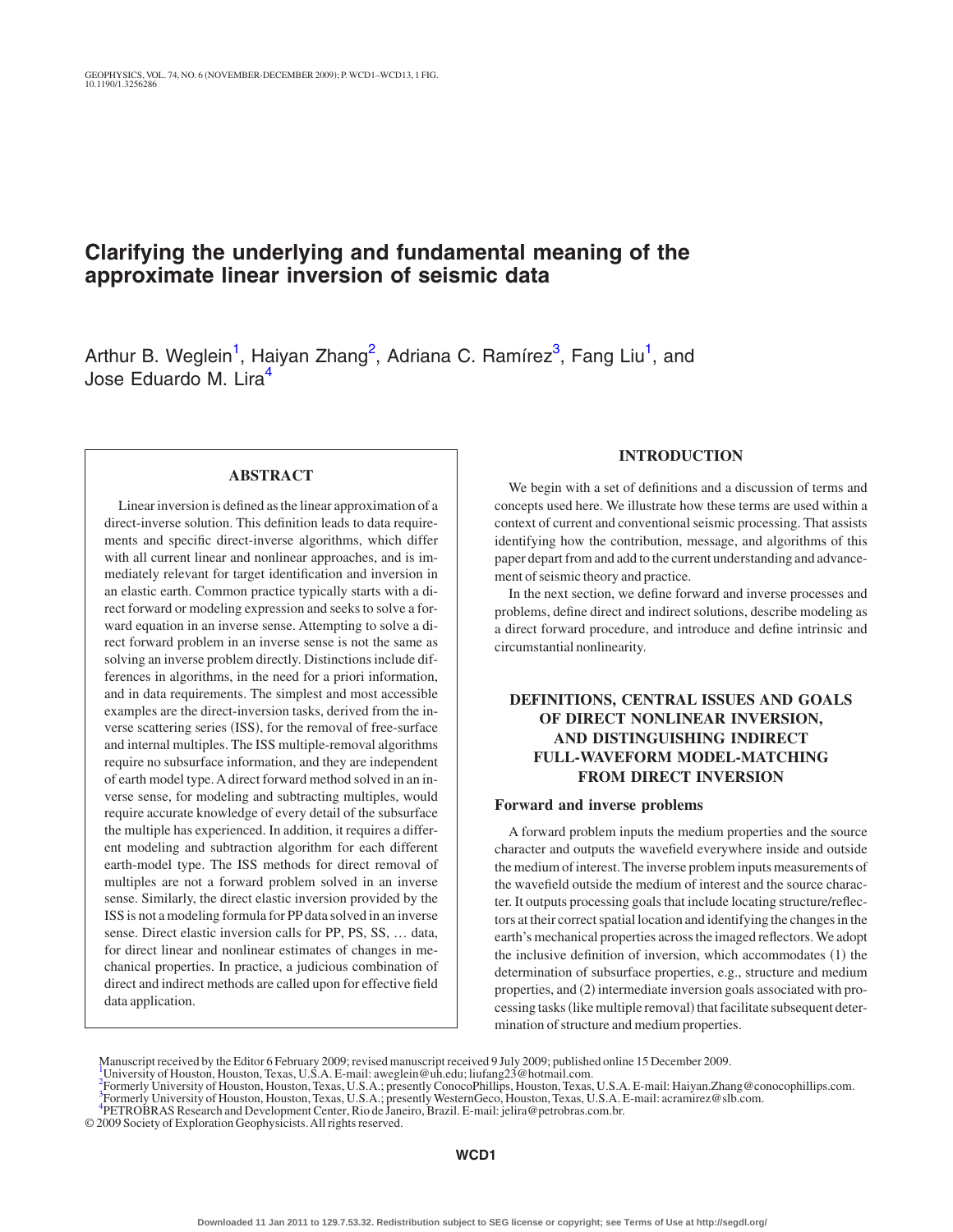### **Direct and indirect methods**

Methods for achieving these forward and inverse goals are classified as direct or indirect. Modeling methods are typically direct: they input medium properties and output the wavefield directly. Inverse methods that input seismic recorded data and output medium properties, or other seismic-processing objectives, straight away and directly are direct inverse methods. Indirect seismic inversion or processing methods do not output medium properties or seismic processing objectives directly. Instead, they seek and search, locally and globally, and consider possible candidates that emulate a characteristic, property or invariance that a direct solution would automatical-ly satisfy (e.g., [Tarantola, 1990;](#page-11-0) [Stoffa and Sen, 1991;](#page-11-1) [Pratt, 1999;](#page-11-2) [Sirgue and Pratt, 2004;](#page-11-3) [Landa et al., 2006;](#page-11-4) [Vigh and Starr, 2008,](#page-11-5) and references therein). Through the satisfaction of that property, indirect methods seek a solution.

#### **Direct modeling methods**

There are many direct methods that model and generate seismic data. Modeling methods include (1) finite difference, (2) finite element, (3) reflectivity, (4) Cagniard-De Hoop, (5) lattice Boltzmann, and (6) the forward-scattering series. Another example of modeling is given by the Zoeppritz equations. The Zoeppritz equations model elastic plane-wave reflection and transmission coefficients, and provide closed-form expressions that input changes in mechanical properties across a horizontal boundary, the incident plane-wave angle, and the type of incident wave to predict, directly and nonlinearly, the various elastic reflection and transmission coefficients of waves that are generated by the incident plane wave and that emanate from the boundary. All of these modeling methods input medium properties and directly output the wavefield. They are direct modeling methods.

# **Defining intrinsic and circumstantial nonlinearity and their roles in direct inversion theory**

Certain forward and inverse processes commonly are recognized as inherently nonlinear. The most well known are the Zoeppritz relationships between the changes in mechanical properties across a horizontal interface between two elastic half-spaces and the reflection and transmission coefficients given by the Zoeppritz equations. Zoeppritz is a forward direct and closed-form nonlinear relationship, and it is the archetypical intrinsic or innate nonlinearity. Intrinsic (or innate) means that only detailed accurate information everywhere in the subsurface can avoid that nonlinearity. The forward nonlinearity implies an inverse nonlinearity. From an inverse point of view, the only way to avoid that Zoeppritz type of nonlinearity is to know the entire subsurface. If one is interested in determining the mechanical properties in any region of the subsurface that initially is unknown, then one is facing intrinsic nonlinearity. If we assume, e.g., complete knowledge of all medium properties (not only velocity) down to a given reflector, and what is beneath that reflector is unknown, then we are facing the nonlinear inverse of inverting the nonlinear forward Zoeppritz equations and/or their multidimensional generalization for property changes across that reflector.

# **Processes that are sometimes linear or nonlinear, circumstantial nonlinearity, removing multiples, and depth imaging primaries**

There are other forward and inverse processes that are commonly, reasonably, and correctly considered as linear. For example, (1) depth imaging for structure with an accurate velocity model and (2) modeling and subtracting water-bottom multiples are linear methods for migration and multiple removal, respectively. Each case requires a priori information but not for the entire subsurface — only enough a priori information to achieve the stated goal. In circumstances where relevant and accurate a priori information is unavailable or inadequate to achieve the two above-mentioned goals directly depth imaging with an accurate velocity model and modeling and subtracting multiples), the inverse scattering series (ISS) offers the opportunity to achieve each of these two goals (which are linearly achievable with a priori information) directly and nonlinearly in terms of the data and without a priori information. We define that type of nonlinearity as circumstantial nonlinearity.

# **Third type of nonlinearity: the combination of intrinsic and circumstantial**

There is a third kind of nonlinearity that is a combination of the intrinsic and circumstantial types. The third kind of nonlinearity can take place in, e.g., a situation where the goal is to determine the location and changes in mechanical properties across a specific reflector and there is an unknown overburden above that reflector. The latter goal also is within the promise and purview of the inverse scattering series. It is directly achievable in terms of nonlinear relationships of the data, without knowing, needing, or determining overburden information.

The ISS is the only method that can directly invert and address either the intrinsic or the circumstantial nonlinearity, when they occur separately, let alone accommodate this nonlinearity when they occur simultaneously, i.e., together and in combination. An example of a combined (type-three nonlinearity) is the direct target identification beneath an unknown overburden. Target identification is intrinsically nonlinear by itself and the unknown overburden adds circumstantial nonlinearity to the mix.

The ISS is the only multidimensional direct inversion for acoustic or elastic media. However, it took that general ISS machinery to provide the first direct inverse solution to the simplest and archetypical single-interface intrinsic nonlinear forward problem, defined by the forward Zoeppritz equations. The ISS provides an order-by-order (in terms of data) solution for inverting that type of plane-wave reflection data to determine the changes in mechanical properties across a specific reflector. What reflection data are required as input to allow this first direct solution to provide the changes in mechanical properties across that single interface?

The message from the only direct inverse method is that PP data are fundamentally insufficient for direct linear or nonlinear inversion, and that all components PP, PS, SS, …are required before one gets started. The direct order-by-order solution for any one or all changes in mechanical properties across that single reflector, explicitly call upon all those independent data components. That message is itself at variance with the extensive published literature on target identification, elastic parameter estimation, amplitude variation with offset (AVO), full-waveform inversion, iterative linear inversion, global and local search engines, optimization schemes, model matching, common-image-gather flatness, and optimal trajectory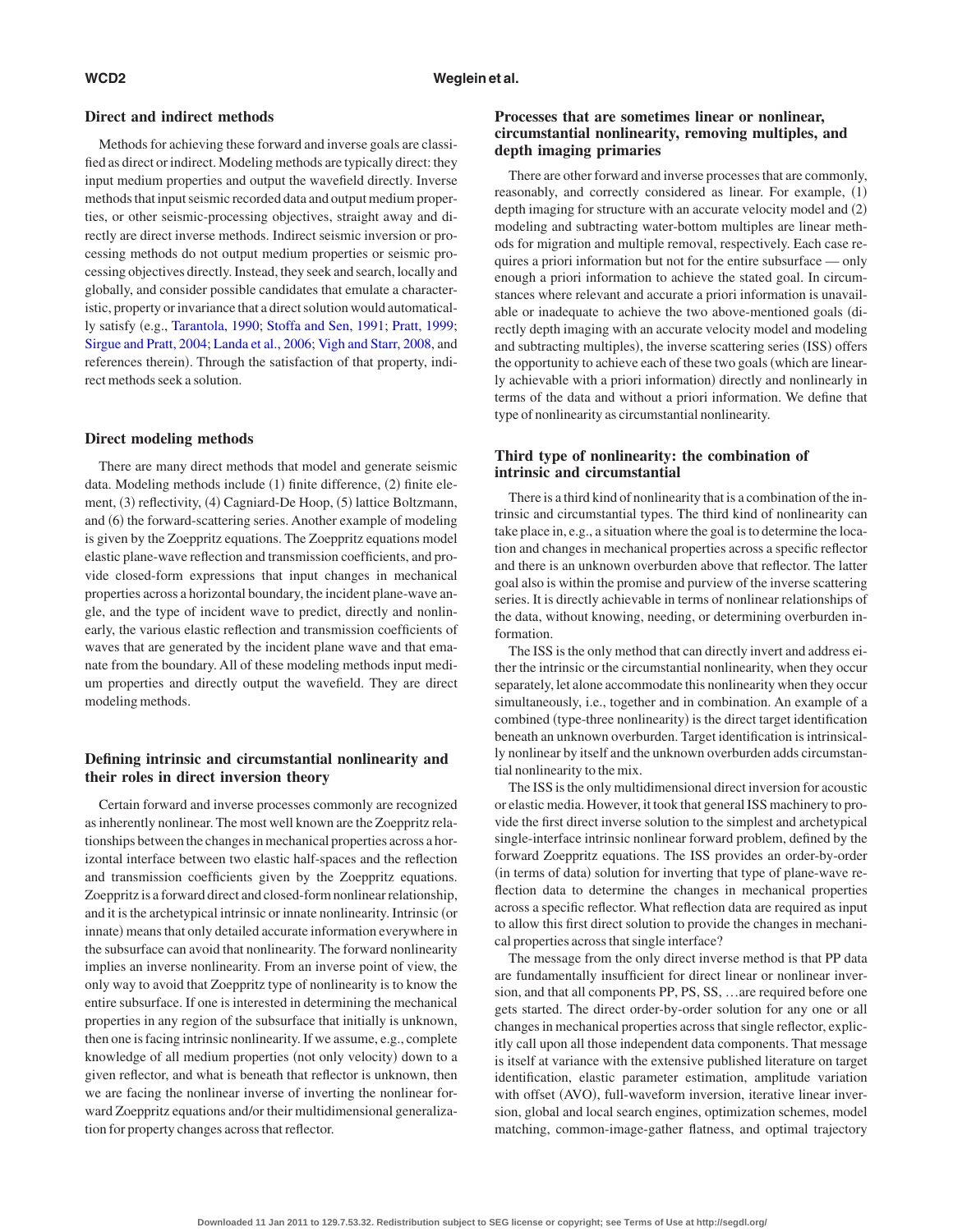stacking, i.e., "path integral" — essentially all current seismic practice and theory. The only direct inversion method has a definitive statement on how (for the first time) to directly compute linear and higher-order terms for the changes in mechanical properties.

Perhaps it should come as no surprise that this direct solution has a view that is different and at odds with every manner of indirect thinking and algorithm. The divergence between direct and indirect thinking and algorithms is immediate, significant, and substantive for the case of elastic target identification and inversion, and methods that depend on those results. In the elastic case, direct inversion communicates unambiguously and clearly that indirect inversion methods today are using wrong and fundamentally insufficient data. Indirect methods on their own have no way of recognizing it.

Given the choice between the direct and definitive solution of the equation  $x + 1 = 2$ , found by subtracting 1 from both sides of the equation, and indirect searching for numbers that make some weighted integrated measure of the difference between  $x + 1$  and 2 small, which one would we trust, and have confidence in, as a methodology and framework?

### **When is an inverse problem (or processing goal) the direct forward problem run backward?**

In cases where a specific inverse task is directly and exactly achievable in a linear manner with adequate a priori information (for example, determining the spatial location of reflectors given an accurate velocity model, or modeling and removing water-bottom multiples), then modeling with a priori information is essential to achieve the inverse task. It is only under that type of circumstance that a link between the direct modeling and direct inverse exists. These two linear-inverse-task examples are derivable starting from the wave equation, wave propagation and imaging methods, or wave modeling and subtraction methods, respectively.

### **When is an inverse problem (or processing goal) not the direct forward problem solved in an inverse sense?**

For any nonlinear inverse problem (whether intrinsic, circumstantial or a combination) the direct forward problem solved in an inverse sense and the direct solution of the inverse problem are not equal. Removing multiples without a priori information is achievable with a direct-inversion ISS subseries, but removing multiples with direct forward modeling and subtraction requires all a priori information that relates to the subsurface experience of the multiples. Solving a forward problem in an inverse sense for changes in mechanical properties would imply PP data are necessary and sufficient, but solving the direct elastic inverse problem for changes in mechanical properties requires all PP, PS, SS, and SP components as necessary and sufficient data for linear and higher-order direct inversion estimates.

### **An amazing and fortuitous property concerning how the ISS addresses circumstantial nonlinearity**

An additional intriguing and amazing fact concerns a shared property of all inverse scattering subseries that address circumstantial nonlinearity. ISS subseries that address any circumstantial nonlinearity always determine first if their services are called for in any given data set, and if so, where within the data, and to what extent and degree their assistance is needed.As a reminder, a circumstantial nonlinearity represents a lack of available or adequate a priori information. It becomes a linear problem when adequate a priori information is available. Depth imaging is a linear problem with a weighted sum over data (i.e., linear in data) given the availability of an adequate velocity model. The first term in the imaging subseries is the conventional linear-imaging result, which would be the depth-imaging answer if a priori velocity information and a concomitant linearimaging algorithm were both adequate. The second term in the imaging subseries (the first beyond linear) determines inside its integrand if the a priori information and concomitant images are adequate. If so, the integrand is zero and it signals to the rest of the imaging subseries that there is nothing for them to do with this particular data set. Subseries that address circumstantial nonlinearity (whether for depth imaging or removing internal multiples) decide first from the data if there is a need for their services. They go into action only if they decide they are needed. That is called *purposeful perturbation* theory — a consequence of the intelligence and purposefulness of direct inversion. With this as a background and motivation, we review the ISS briefly, providing the basis and justification for the statements made in this introduction, and move toward our specific message and goal.

The content that follows will be in two major sections. First, we review the inverse scattering series and provide the framework for the issues we address here. Then, we describe our subsequent thinking and issues that relate to  $(1)$  the distinction between solving a direct forward algorithm in an inverse sense and a direct inverse, (2) how the direct inverse solution stands alone in providing the clarity of explicit solutions and the data those direct inverse solutions demand, and (3) the meaning of linear inverse as linear approximation in the data and that linear inverse actually corresponds to the first and linear estimate of a nonapproximate and nonlinear direct inverse solution.

Next, we describe that thinking as it actually occurred and evolved in our research and discussions. We also describe the apparent obstacles in logical consistency and their resolution on the road that the authors traveled which culminated in our message here. We recognize that this section is not typical for scientific reporting, but the reader might appreciate and hopefully benefit from our steps along the path and from our deliberations that eventually arrived at that thinking, rather than a simple delivery of the conclusions.

# **INVERSE SCATTERING SERIES: THE ONLY DIRECT AND NONLINEAR INVERSION FOR A MULTIDIMENSIONAL SUBSURFACE**

As noted above, there are many direct forward or modeling methods. However, the ISS is the only direct inversion method for a multidimensional acoustic, elastic, or anelastic earth.

The ISS can accommodate both the intrinsic and the circumstantial nonlinearity, separately and in combination. The nonlinearities are accommodated directly in terms of data, without the need in principle or practice to determine or estimate actual properties that govern wave propagation in the subsurface. The inverse series is the only inverse method with the capability of directly addressing and inverting either type of nonlinearity. It is also unique in its communication that, starting from one single set of ISS equations, (1) all processing goals and objectives can be achieved in the same essential template and manner, with distinct isolated-task inverse scattering subseries for each processing goal; and (2) with the same use of the amplitude and phase of seismic data directly and without subsurface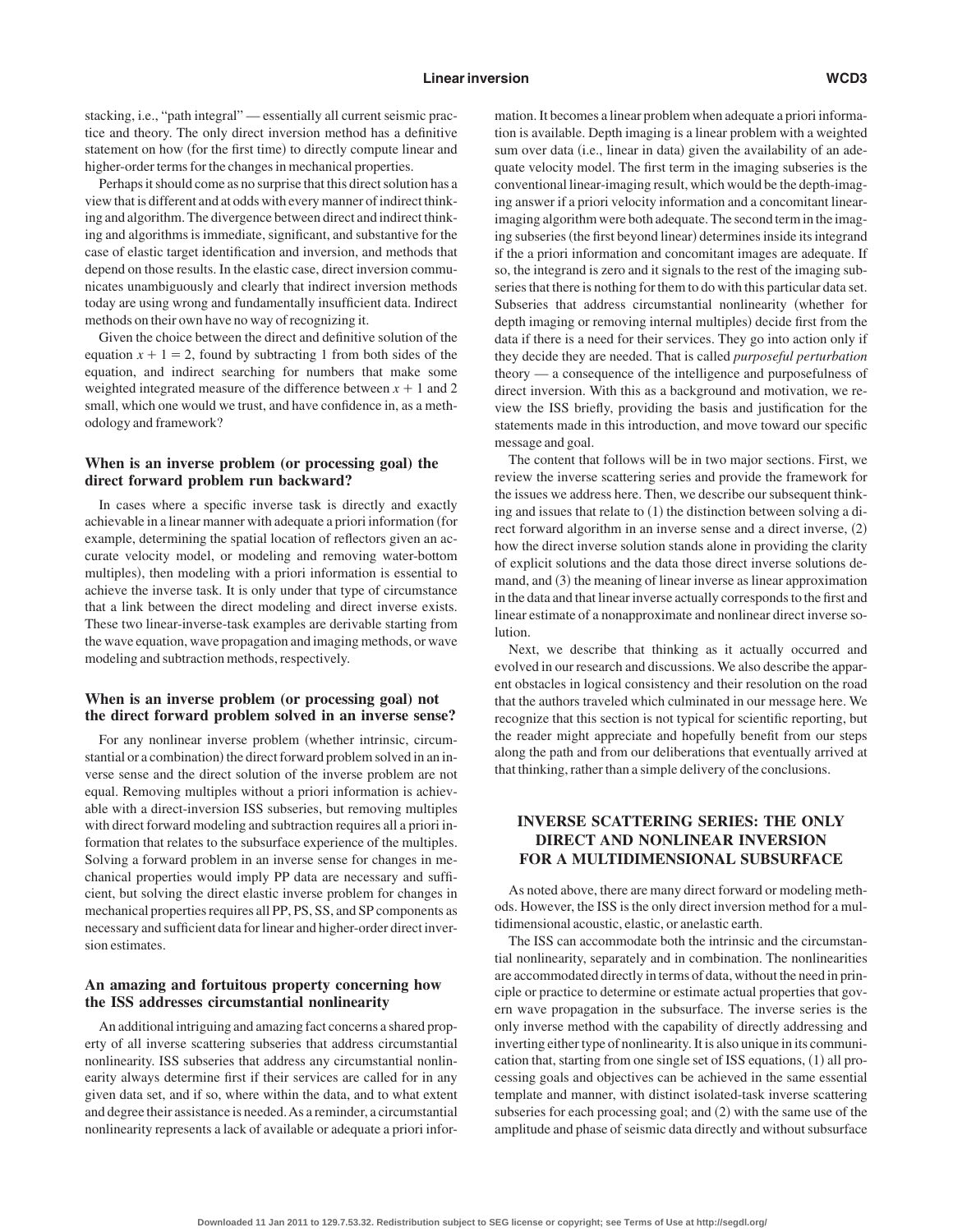### **WCD4 Weglein et al.**

information (as free-surface multiples are removed). These qualities and properties are unique to the ISS.

The ISS [Weglein et al., 2003,](#page-12-0) [Weglein et al., 1997](#page-12-1) and references therein) has the following characteristics:

- 1) It contains the capability to achieve all major processing objectives: free-surface multiple removal, internal multiple removal, depth imaging, *Q* compensation, and direct nonlinear target identification. All objectives are achievable directly in terms of measured data without a need to know, determine, or even to estimate approximately any information related to subsurface properties that govern the propagation of waves in the actual subsurface. In contrast, this information is required by conventional linear migration and migration-inversion methods to locate and identify targets.
- 2- Within the inverse scattering series, distinct direct algorithms input the data and output each of the processing objectives listed in item (1) through the introduction of the isolated-task subseries concept.
- 3) Among the tasks listed above: the first and second are each achievable by a distinct earth-model-type independent algorithm, without a single line of code that changes for an acoustic, elastic, heterogeneous, anisotropic, or anelastic earth.
- 4) For the removal of free-surface and internal multiples, the inverse series performs those distinct inverse tasks without dividing any quantity or inverting any matrix. These two multipleremoval tasks involve only multiplying data times data, which accounts for their robustness and stability.

For tasks that go beyond multiple removal (e.g., depth imaging, nonlinear direct AVO, and  $Q$  compensation) the inverse step is always the same. In the marine case, this step is only in terms of waterspeed whole-space Green's functions; it is provided by a single water-speed FK-Stolt migration, and involves a single, unchanged, analytic algebraic division in the Fourier domain for each term in the inverse series. No need exists for a generalized inverse, model matching, indirect approaches or proxies for subsurface information, searches (local or global), downward continuation and stripping, or background updating schemes with their well-documented issues and pitfalls of low-frequency data demands and often inadequate earth-model types.

# **SCATTERING THEORY, THE FORWARD OR MODELING SERIES, AND THE INVERSE SCATTERING SERIES**

Scattering theory is a perturbation theory. It provides the exact manner in which alterations (perturbations) in any and/or all medium properties relate to the concomitant change (perturbation) in the wavefield that experiences the altered (perturbed) medium. We map the language of scattering theory to the purposes of seismic exploration by considering the actual earth properties as consisting of a reference medium (chosen by us) plus a perturbation of the reference medium, where the combination of reference and perturbation correspond to the actual subsurface. Scattering theory then relates the perturbation (the difference between the reference and actual medium properties) to the scattered wavefield (the difference between the reference and actual medium wavefields). We begin with the basic wave equations governing wave propagation in the actual medium,

$$
LG = \delta,\tag{1}
$$

<span id="page-3-1"></span><span id="page-3-0"></span>and in the reference medium,

$$
L_0 G_0 = \delta,\t\t(2)
$$

where  $L$  and  $L_0$  are differential operators that describe wave propagation in the actual and reference media, respectively, and *G* and *G*<sup>0</sup> are the corresponding Green's operators. The  $\delta$  on the right side of both equations is a Dirac delta operator and represents an impulsive source. Throughout this paper, quantities with subscript "0" are for the reference medium, and those without the subscript are for the actual medium.

Following closely [Weglein et al.](#page-12-2) (1997), Weglein et al. (2002), and Weglein et al. (2003), we define the perturbation  $V = L_0 - L$ . The Lippmann-Schwinger equation

$$
G = G_0 + G_0 V G \tag{3}
$$

<span id="page-3-2"></span>is an operator identity relating  $G$ ,  $G_0$ , and  $V$  (see, e.g., [Taylor, 1972](#page-11-6)). Iterating this equation back into itself generates the forward-scattering series

$$
G = G_0 + G_0 V G_0 + G_0 V G_0 V G_0 + \cdots. \tag{4}
$$

<span id="page-3-4"></span><span id="page-3-3"></span>Then the scattered field  $\psi_s \equiv G - G_0$  can be written as

$$
\psi_s = G_0 V G_0 + G_0 V G_0 V G_0 + \dots = (\psi_s)_1 + (\psi_s)_2 + \dots,
$$
\n(5)

where  $(\psi_s)_n$  is the portion of  $\psi_s$  that is  $n^{\text{th}}$  order in *V*.

Modeling methods, such as finite differences and finite element, generate the wavefield directly with input in terms of actual medium properties. Forward-scattering theory also models data with the actual medium properties but being a perturbation theory, the prescribed medium properties are separated into  $L_0$  and *V*. The actual wavefield *G* is provided in terms of *L*, where  $L = L_0 - V$ ,  $L_0$  enters through  $G_0$ , and *V* enters as *V*. The expansion of  $G - G_0$  in orders of V is unique and is a generalized Taylor (really geometric) series with first term  $a = G_0$  and the rate  $r = VG_0$ . This forward-scattering or forward-modeling equation communicates that any change in medium properties between  $L_0$  and  $L$ , characterized by perturbation operator *V*, will lead to a change in the wavefield that is always related nonlinearly to *V*. Any change in medium properties at a single point, throughout a region, on a surface, or everywhere in space, or a change of medium properties of whatever magnitude at any single point will instigate this nonlinear response.

This forward-scattering relationship is the complete and multidimensional extension and generalization of the Zoeppritz relations where any change in any mechanical property across a single reflector produces reflection coefficients that are related nonlinearly to (and generated by) the change in mechanical property. The forward nonlinear relationship between the scattered field  $G - G_0$  and the medium perturbation *V* implies a nonlinear relationship in the opposite direction of *V* nonlinearly related to the scattered wavefield. The latter supposition is supported by the simple geometric series analog for  $G - G_0 = S = ar/(1 - r)$  and then  $r = S/(S + a)$  and a series in *S*/*a*. The inversion problem relates data (or measured values of *G*  $-G<sub>0</sub>$ ) to *V* and leads to the ISS. Terms in the inverse series are an expansion of *V* in orders of the measured data and a generalization of an inverse geometric series— and each term in that nonlinear expansion is unique. Now, we will show that substituting this inverse series form into the forward series provides an equation for each order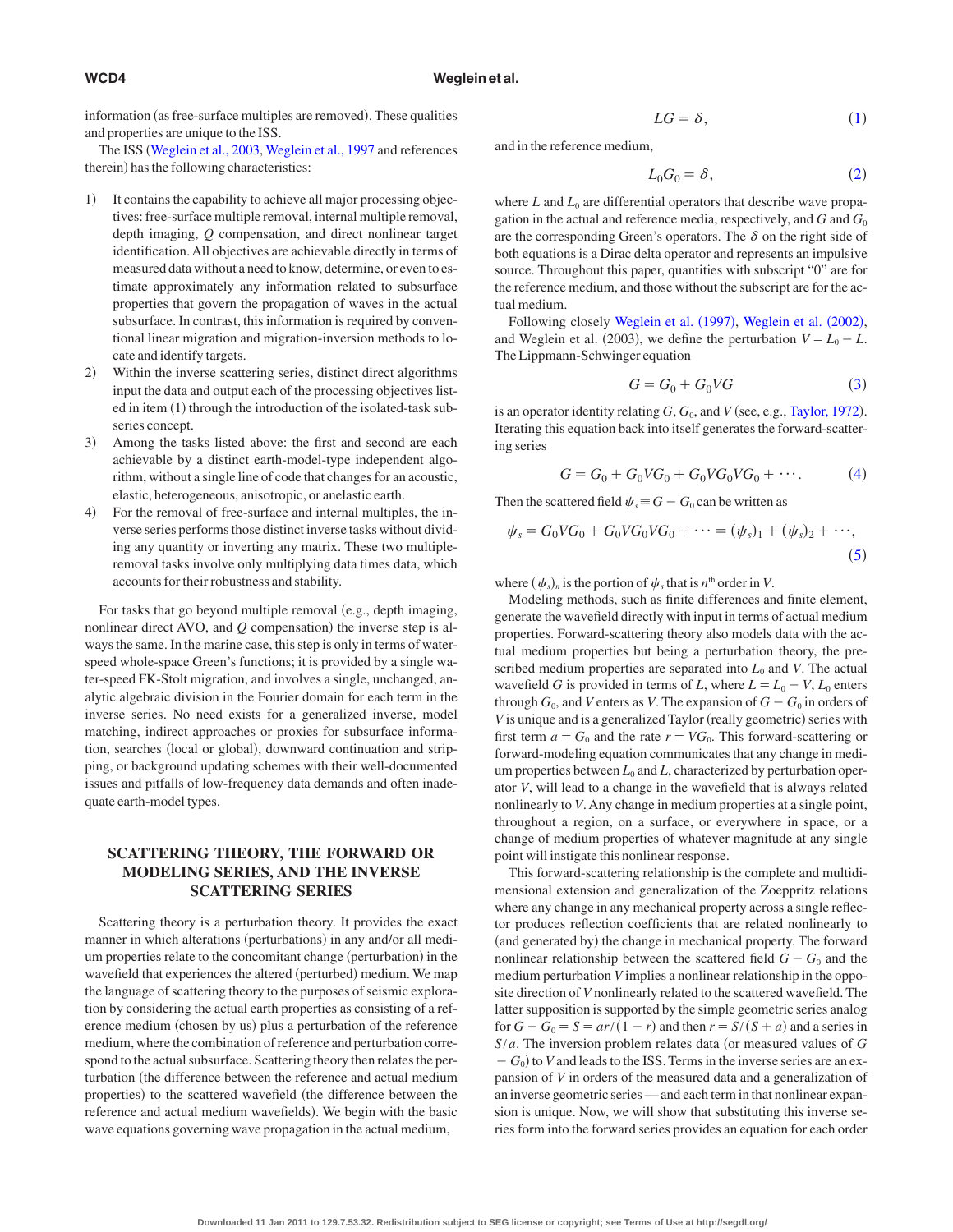of  $V$ 's expansion  $V<sub>n</sub>$ , that provides a unique and exact solution for that order of contribution to *V*. The measured values of  $\psi_s$  are the data *D*, where

$$
D = (\psi_s)_{\text{ms}},\tag{6}
$$

<span id="page-4-1"></span><span id="page-4-0"></span>in which ms represents "on the measurement surface." In the ISS, expanding *V* as a series in orders of *D*,

$$
V = V_1 + V_2 + V_3 + \cdots,
$$
 (7)

then substituting equation [7](#page-4-1) into equation [5](#page-3-4) and evaluating equation [5](#page-3-4) on the measurement surface yields

<span id="page-4-2"></span>
$$
D = [G_0(V_1 + V_2 + \cdots)G_0]_{ms} + [G_0(V_1 + V_2 + \cdots)G_0(V_1 + V_2 + \cdots)G_0]
$$
  
+  $V_2 + \cdots + V_0$ 

<span id="page-4-3"></span>Setting terms that have equal order in the data equal leads to the equations that determine  $V_1, V_2, \ldots$  directly from *D* and  $G_0$ :

$$
D = [G_0 V_1 G_0]_{ms},\tag{9}
$$

$$
0 = [G_0 V_2 G_0]_{ms} + [G_0 V_1 G_0 V_1 G_0]_{ms}, \tag{10}
$$

<span id="page-4-5"></span><span id="page-4-4"></span>and

$$
0 = [G_0 V_3 G_0]_{ms} + [G_0 V_1 G_0 V_2 G_0]_{ms} + [G_0 V_2 G_0 V_1 G_0]_{ms}
$$
  
+ 
$$
[G_0 V_1 G_0 V_1 G_0 V_1 G_0]_{ms}.
$$
 (11)

Equations [9–](#page-4-3)[11](#page-4-5) permit the sequential calculation of  $V_1$ ,  $V_2$ ,..., and, hence, achieve full inversion for  $V$  (see equation  $\overline{7}$  $\overline{7}$  $\overline{7}$ ) from the recorded data *D* and the reference wavefield (i.e., the Green's operator of the reference medium)  $G_0$ . Therefore, the ISS is a multidimensional inversion procedure that directly determines physical properties using only reflection data and reference medium information. The reference medium is often chosen as water in the marine case.

If the subsurface medium properties *V* can be determined directly from data and water speed, then all intermediate steps toward that goal (e.g., removing free-surface and internal multiples, depth imaging, nonlinear direct AVO, and  $Q$  compensation) each can be achieved directly and nonlinearly in terms of data and a single, unchanged reference medium of water. Earlier in this paper, we defined different types of nonlinearity: (1) intrinsic, (2) circumstantial, and (3) the combination. The ISS, in producing changes in medium properties *V* from reflection data  $G - G_0$ , is directly and uniquely providing the order-by-order solution to the intrinsic nonlinearity, which we associate with inverting the Zoeppritz equations and multidimensional target-identification generalizations. Furthermore, because all objectives and tasks associated with inversion are achieved using the ISS directly in terms of data and water speed without a priori information, then issues involving circumstantial nonlinearity also are contained as distinct task-specific subseries of the ISS. The ISS is direct and nonlinear; it is the most comprehensive data-driven machine.

For our purposes here, the absolutely critical point to recognize at this juncture is that the equations for  $V_1, V_2, \ldots$  are exact equations for  $V_1, V_2, \ldots$ , where  $V_1, V_2, \ldots$  are linear and quadratic estimates for *V*, respectively...but the equations for  $V_1, V_2, \ldots$  are the exact equations for the latter quantities. That the equations for  $V_1, V_2, \ldots$  are each exact for those quantities is a rigorous mathematical result derived from the theorem that equal orders in a parameter (data) are equal on both sides of an equation.

Below, we present the progression of thinking that led to the message and conclusions of this paper, starting with the simpler acoustic case as a warm-up and training exercise, and progressing to the elastic world where the situation is more complicated and the consequences are significant and substantive.

### **ACOUSTIC CASE**

We begin to examine issues that relate to necessary and sufficient data requirements for direct linear and nonlinear inversion algorithms in the relatively simple acoustic world. In this section, we will consider a 1D acoustic two-parameter earth model (e.g., bulk modulus and density or velocity and density). We start with the 3D acoustic wave equations in the actual and reference media:

<span id="page-4-6"></span>
$$
\left[\frac{\omega^2}{K(\mathbf{r})} + \nabla \cdot \frac{1}{\rho(\mathbf{r})} \nabla \right] G(\mathbf{r}, \mathbf{r}_s; \omega) = \delta(\mathbf{r} - \mathbf{r}_s) \qquad (12)
$$

<span id="page-4-7"></span>and

$$
\left[\frac{\omega^2}{K_0(\mathbf{r})} + \nabla \cdot \frac{1}{\rho_0(\mathbf{r})} \nabla \right] G_0(\mathbf{r}, \mathbf{r}_s; \omega) = \delta(\mathbf{r} - \mathbf{r}_s), \quad (13)
$$

where  $G(\mathbf{r}, \mathbf{r}_s; \omega)$  and  $G_0(\mathbf{r}, \mathbf{r}_s; \omega)$  are the free-space causal Green's functions describing wave propagation in the actual and reference media, respectively. The P-wave bulk modulus is  $K = c^2 \rho$ , *c* is P-wave velocity, and  $\rho$  is the density. We assume both  $\rho_0$  and  $c_0$  are constants. For the simple 1D case, the perturbation *V* has the following form:

<span id="page-4-8"></span>
$$
V(z,\nabla) = \frac{\omega^2 \alpha(z)}{K_0} + \frac{1}{\rho_0} \beta(z) \frac{\partial^2}{\partial x^2} + \frac{1}{\rho_0} \frac{\partial}{\partial z} \beta(z) \frac{\partial}{\partial z},\tag{14}
$$

where  $\alpha = 1 - K_0/K$  and  $\beta = 1 - \rho_0/\rho$  are the two parameters we choose to perform the inversion.

Similar to equation [7,](#page-4-1) expanding *V*,  $\alpha$ , and  $\beta$  in different orders of data and assuming the source and receiver depths are zero, we can determine the linear solution for  $\alpha_1$  and  $\beta_1$  in the frequency domain  $(Zhang, 2006)$  $(Zhang, 2006)$  $(Zhang, 2006)$ :

<span id="page-4-9"></span>
$$
D(z,\theta) = -\frac{\rho_0}{4} \left( \frac{1}{\cos^2 \theta} \alpha_1(z) + (1 - \tan^2 \theta) \beta_1(z) \right),\tag{15}
$$

where  $D(z, \theta)$  is a shot record  $D(x,t)$  that is first Fourier-transformed over *x* and *t* to  $D(k_g, \omega)$ . Next, we perform a change of variables from temporal frequency to vertical wave number as  $D(-2q_g, \theta)$  with  $q_g$  $= ((\omega/c_0)^2 - k_g^2)^{1/2}$  and tan  $\theta = k_g/q_g$ , and finally it is inverse-transformed from  $-2q<sub>g</sub>$  to *z* to get  $D(z, \theta)$ . Please see equation 3.11 in [Zhang](#page-12-3) (2006) for further details.

Let us consider the following logic. Equation [15](#page-4-9) is an exact equation for the linear estimates  $\alpha_1(z)$  and  $\beta_1(z)$ . Choosing two (or more) values of  $\theta$  will represent the means to solve equation [15](#page-4-9) for  $\alpha_1(z)$ and  $\beta_1(z)$ .

For a single-reflector model, the left side of equation [15](#page-4-9) is the migration of the surface-recorded data. The migration provides a step function at the depth of the reflector whose angle-dependent amplitude is the reflector's angle-dependent reflection coefficient.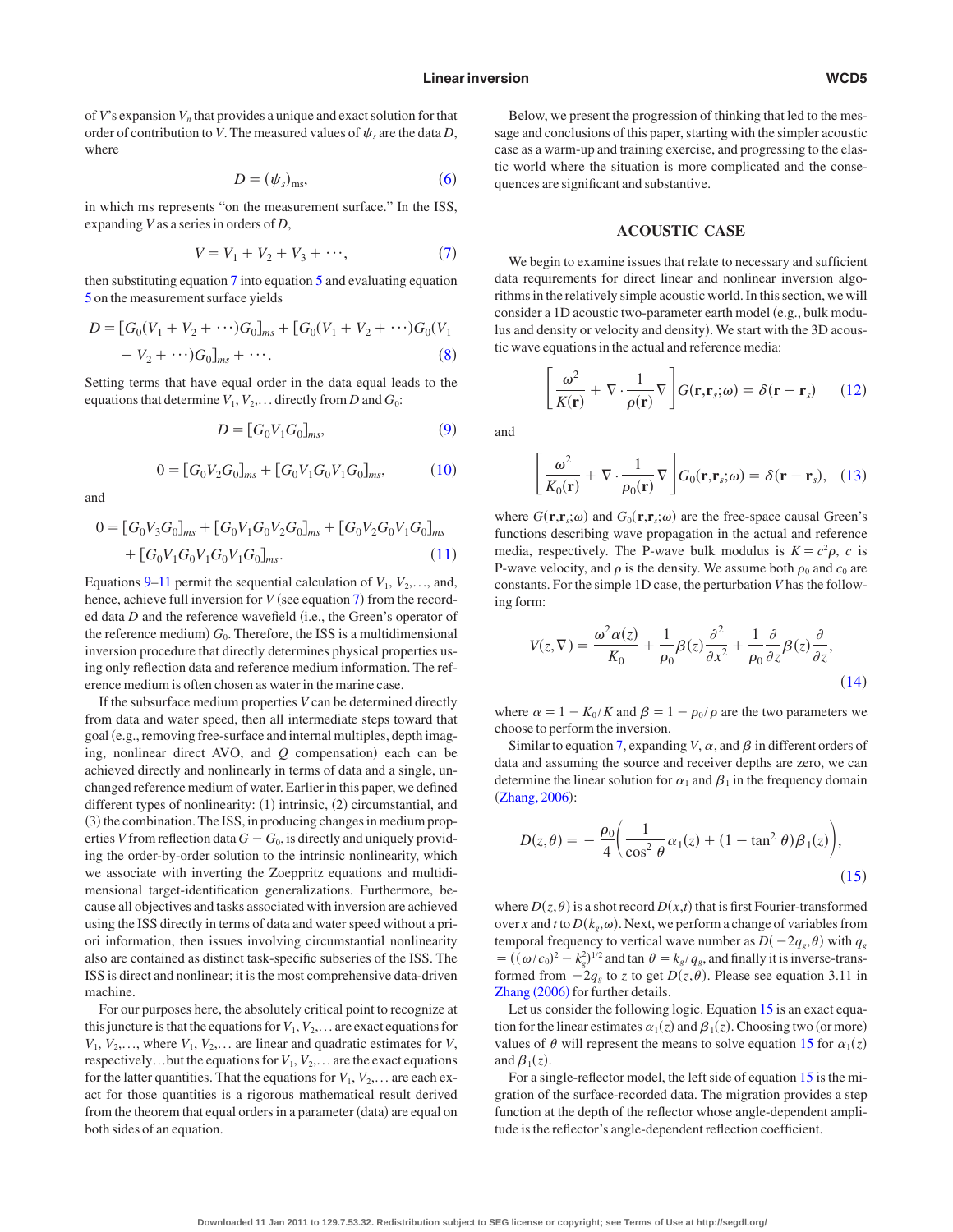# **WCD6 Weglein et al.**

<span id="page-5-0"></span>The right side of equation [15](#page-4-9) can be rewritten as

$$
-\frac{\rho_0}{4}(\alpha_1(z) + \beta_1(z) + (\alpha_1(z) - \beta_1(z))\tan^2\theta). (16)
$$

Separately, we know that the exact plane-wave reflection coeffi-cient is (e.g., [Keys, 1989](#page-11-7))

<span id="page-5-1"></span>
$$
R(\theta) = \frac{(\rho_1/\rho_0)(c_1/c_0)\sqrt{1-\sin^2\theta} - \sqrt{1-(c_1^2/c_0^2)\sin^2\theta}}{(\rho_1/\rho_0)(c_1/c_0)\sqrt{1-\sin^2\theta} + \sqrt{1-(c_1^2/c_0^2)\sin^2\theta}}.
$$
\n(17)

<span id="page-5-2"></span>We can find a Taylor series in R as a function of  $\sin^2 \theta$  or another Taylor series using

$$
\sin^2 \theta = \frac{\tan^2 \theta}{1 + \tan^2 \theta}.
$$
 (18)

<span id="page-5-3"></span>This series is

$$
R(\theta) = R(\tan^2 \theta) = R(\tan^2 \theta = 0)
$$
  
+  $\left(\frac{dR(\tan^2 \theta)}{d(\tan^2 \theta)}\right)\Big|_{\tan^2 \theta = 0} \cdot \tan^2 \theta$   
+  $\left(\frac{dR^2(\tan^2 \theta)}{d(\tan^2 \theta)^2}\right)\Big|_{\tan^2 \theta = 0} \cdot \frac{\tan^4 \theta}{2} + \cdots$  (19)

<span id="page-5-4"></span>Equation [19](#page-5-3) is exact, and the amplitude of the step-function in equa-tion [16](#page-5-0) (after dropping the *z*-dependence) is

$$
R(\tan^2 \theta) = \alpha_1 + \beta_1 + (\alpha_1 - \beta_1)\tan^2 \theta. \tag{20}
$$

The first term in the ISS is an exact equation for the linear estimates  $\alpha_1$  and  $\beta_1$  of  $\alpha$  and  $\beta$ , respectively.

### **Reconciling the exactness of equation [20](#page-5-4) with the exactness of equation [19](#page-5-3)**

Equation [20](#page-5-4) would seem to represent a truncated, and therefore, approximate form of the Zoeppritz exact reflection coefficient (equation [19](#page-5-3)).

From the derivation of the inverse scattering series, equation [20](#page-5-4) is not an approximation, but the exact equation for the linear estimates  $\alpha_1$  and  $\beta_1$ . On the other hand, equation [19](#page-5-3) is the Zoeppritz equation and represents an indisputable cornerstone of elastic wave theory. The required consistency between equation [19](#page-5-3) and [20](#page-5-4) demands that  $\alpha_1$  and  $\beta_1$  be functions of  $\theta$ .

Let us see where that supposition then takes us from equation [20,](#page-5-4) which can be rewritten as:

<span id="page-5-5"></span>
$$
R(\tan^2 \theta) = \alpha_1(\theta) + \beta_1(\theta) + [\alpha_1(\theta) - \beta_1(\theta)]\tan^2 \theta.
$$
\n(21)

If two values of  $\theta$  are chosen, say  $\theta_1$  and  $\theta_2$ , then equation [21](#page-5-5) will lead to two equations with four unknowns,  $\alpha_1(\theta_1)$ ,  $\alpha_1(\theta_2)$ ,  $\beta_1(\theta_1)$ , and  $\beta_1(\theta_2)$ . That is not good news. The problem here is that we have forgotten the basic meaning and starting point in defining  $\alpha$ ,  $\beta$  and  $\alpha_1, \beta_1$ .

In a direct determination of a parameter from the ISS expansion in orders of the data, it is a critically important first step to ensure that

the data (in terms of which a specific parameter is being expanded) are sufficient to determine that parameter. The data needed to determine a parameter are dependent upon what other parameters are (or are not) in the model. In other words, the required data is specified with the context in which that parameter resides (acoustic, elastic, and so forth).

Now consider a two-parameter world defined by  $\alpha(z)$  and  $\beta(z)$ , and the expansions of  $\alpha$  and  $\beta$  in orders of the data. In this case, if we suppose that  $\alpha$  and  $\beta$  are expandable in terms of data at two different plane-wave angles, assuming that such a relationship between  $D(z, \theta_1)$ ,  $D(z, \theta_2)$  and  $\alpha$  and  $\beta$  exists and is sufficient to determine  $\alpha$ and  $\beta$  (not  $\alpha_1$  and  $\beta_1$ ), then we can write the series for  $\alpha(z)$  and  $\beta(z)$ as

<span id="page-5-6"></span>
$$
\alpha(z) = \alpha_1(z, D(z, \theta_1), D(z, \theta_2)) + \alpha_2(z, D(z, \theta_1), D(z, \theta_2))
$$
  
+ ... (22)

<span id="page-5-7"></span>In a compact notation,

$$
\alpha(z) = \alpha_1(z, \theta_1, \theta_2) + \alpha_2(z, \theta_1, \theta_2) + \cdots,
$$
 (23)

<span id="page-5-8"></span>where  $\alpha_1$  is the portion of  $\alpha$  linear in the data set  $(D(z, \theta_1), D(z, \theta_2))$ . Similarly,

$$
\beta(z) = \beta_1(z, \theta_1, \theta_2) + \beta_2(z, \theta_1, \theta_2) + \cdots. \tag{24}
$$

If the model allowed only bulk modulus changes but not density variation, then the data required to solve for  $\alpha$  would consist only of data at a single angle and in that single-parameter world,

$$
\alpha(z) = \alpha_1(z, \theta_1) + \alpha_2(z, \theta_1) + \dots
$$
 (25)

<span id="page-5-10"></span><span id="page-5-9"></span>Now in the two-parameter inverse problem, the data are

$$
\begin{pmatrix} D(z, \theta_1) \\ D(z, \theta_2) \end{pmatrix} \tag{26}
$$

<span id="page-5-11"></span>and then  $D = G_0 V_1 G_0$  is equal to

$$
\begin{pmatrix} D(z,\theta_1) \\ D(z,\theta_2) \end{pmatrix} = \begin{pmatrix} (1 + \tan^2 \theta_1) & (1 - \tan^2 \theta_1) \\ (1 + \tan^2 \theta_2) & (1 - \tan^2 \theta_2) \end{pmatrix}
$$

$$
\times \begin{pmatrix} \alpha_1(z,\theta_1,\theta_2) \\ \beta_1(z,\theta_1,\theta_2) \end{pmatrix}
$$
(27)

and  $\binom{\alpha_1(z,\theta_1,\theta_2)}{\beta_1(z,\theta_1,\theta_2)}$  is related linearly to  $\binom{D(z,\theta_2)}{D(z,\theta_1)}$ . The values of  $\alpha_1$  and  $\beta_1$ will depend on which particular angles  $\theta_1$  and  $\theta_2$  were chosen, and that is anticipated and perfectly reasonable, because being a linear approximation in the data could (and should) be a different linear estimate depending on the data subset that is considered.

Equation  $27$  (a matrix equation) is the first term in the inverse series and determines  $\alpha_1$  and  $\beta_1$ , the linear estimate of  $\alpha$  and  $\beta$ .

#### **The key point**

The lesson here is that the inverse problem does not start with  $G_0V_1G_0 = D$ , but with  $V = V_1 + V_2 + V_3 + \dots$  and the latter equation is driven by a view of which data set can determine the operator *V*.

This might seem like a somewhat useless academic exercise be-cause equation [27](#page-5-11) is the equation one would have solved for  $\alpha_1$  and  $\beta_1$  if their  $\theta$  dependence is ignored entirely. However, it is anything but academic. There are at least two problems with that conclusion.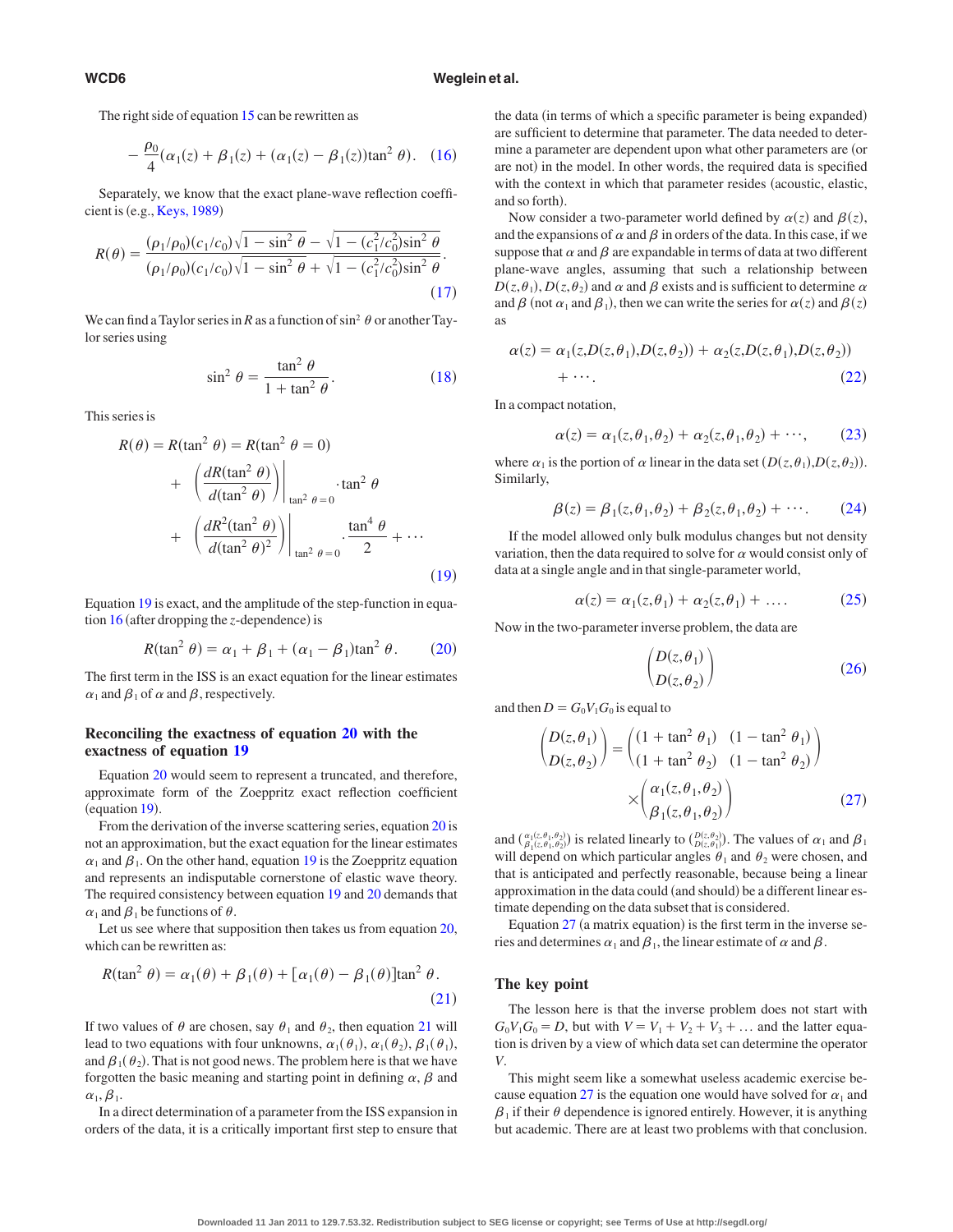The above analysis is valuable because (1) with  $\alpha_1$  and  $\beta_1$  independent of  $\theta$ , we have difficulty in claiming or satisfying the important requirement that the first equation in the inverse series is exact, and (2) more importantly, we can get into serious conceptual and practical problems in the elastic case if we do not have a very clear grasp of the underlying inverse issues and relationships in the acoustic case.

#### **ELASTIC CASE**

The scattering theory and the ISS for the 1D isotropic elastic earth are developed in [Zhang and Weglein](#page-12-4) (2009a). We refer the reader to that paper (in this issue) for details of the elastic direct inverse and, in particular, for transforming the scattering equations from displacement to their PS representation.

### **In the displacement space**

In the following, we start the inversion problem in two dimensions. The 2D elastic wave equation is (A. B. Weglein and R. H. Stolt, personal communication, 1992)

<span id="page-6-0"></span>
$$
L\mathbf{u} = \begin{bmatrix} \rho \omega^2 \begin{pmatrix} 1 & 0 \\ 0 & 1 \end{pmatrix} \\ + \begin{pmatrix} \partial_1 \gamma \partial_1 + \partial_2 \mu \partial_2 & \partial_1 (\gamma - 2\mu) \partial_2 + \partial_2 \mu \partial_1 \\ \partial_2 (\gamma - 2\mu) \partial_1 + \partial_1 \mu \partial_2 & \partial_2 \gamma \partial_2 + \partial_1 \mu \partial_1 \end{bmatrix} \end{bmatrix} \\ \times \begin{bmatrix} u_1 \\ u_2 \end{bmatrix} = \mathbf{f}, \tag{28}
$$

where  $\mathbf{u} = \begin{bmatrix} u_1 \\ u_2 \end{bmatrix}$  = displacement,  $\rho$  = density,  $\gamma$  = bulk modulus  $(\equiv \rho \alpha^2$  where  $\alpha = P$ -wave velocity),  $\mu =$  shear modulus  $(\equiv \rho \beta^2)$ where  $\beta$  = S-wave velocity),  $\omega$  = temporal frequency (angular),  $\partial_1$ and  $\partial_2$  denote the derivative with respect to *x* and *z*, respectively, and **f** is the source term.

For constant  $(\rho, \gamma, \mu) = (\rho_0, \gamma_0, \mu_0), (\alpha, \beta) = (\alpha_0, \beta_0)$ , the operator *L* becomes

<span id="page-6-1"></span>
$$
L_0 = \left[\rho_0 \omega^2 \begin{pmatrix} 1 & 0 \\ 0 & 1 \end{pmatrix} + \begin{pmatrix} \gamma_0 \partial_1^2 + \mu_0 \partial_2^2 & (\gamma_0 - \mu_0) \partial_1 \partial_2 \\ (\gamma_0 - \mu_0) \partial_1 \partial_2 & \mu_0 \partial_1^2 + \gamma_0 \partial_2^2 \end{pmatrix}\right].
$$
\n(29)

Then for a 1D earth, defining  $a_{\rho} \equiv \rho / \rho_0 - 1$ ,  $a_{\gamma} \equiv \gamma / \gamma_0 - 1$  and  $a_{\mu} \equiv \mu / \mu_0 - 1$  as the three parameters we choose for the elastic inversion, the perturbation  $V = L_0 - L$  can be written as

<span id="page-6-2"></span>
$$
V = -\rho_0 \left[ \begin{array}{cc} a_{\rho}\omega^2 + \alpha_0^2 a_{\gamma}\partial_1^2 + \beta_0^2 \partial_2 a_{\mu}\partial_2 & (\alpha_0^2 a_{\gamma} - 2\beta_0^2 a_{\mu})\partial_1 \partial_2 + \beta_0^2 \partial_2 a_{\mu}\partial_1 \\ \partial_2(\alpha_0^2 a_{\gamma} - 2\beta_0^2 a_{\mu})\partial_1 + \beta_0^2 a_{\mu}\partial_1 \partial_2 & a_{\rho}\omega^2 + \alpha_0^2 \partial_2 a_{\gamma}\partial_2 + \beta_0^2 a_{\mu}\partial_1^2 \end{array} \right].
$$
\n(30)

For convenience (e.g., A. B. Weglein and R. H. Stolt, personal communication, 1992; [Aki and Richards, 2002](#page-11-8)), we change the basis and transform the equations in the displacement domain to PS space, and finally, we do the elastic inversion in the PS domain.

#### **Linear inversion of a 1D elastic medium in PS space**

The equation for the first term in the ISS  $D = G_0 V_1 G_0$  in the displacement domain can be written as the following form in the PS domain:

<span id="page-6-3"></span>
$$
\begin{pmatrix}\n\hat{D}^{\text{PP}} & \hat{D}^{\text{PS}} \\
\hat{D}^{\text{SP}} & \hat{D}^{\text{SS}}\n\end{pmatrix} = \begin{pmatrix}\n\hat{G}_0^P & 0 \\
0 & \hat{G}_0^S\n\end{pmatrix} \begin{pmatrix}\n\hat{V}_1^{\text{PP}} & \hat{V}_1^{\text{PS}} \\
\hat{V}_1^{\text{SP}} & \hat{V}_1^{\text{SS}}\n\end{pmatrix} \begin{pmatrix}\n\hat{G}_0^P & 0 \\
0 & \hat{G}_0^S\n\end{pmatrix}.
$$
\n(31)

<span id="page-6-5"></span><span id="page-6-4"></span>This leads to four equations:

$$
\hat{D}^{\rm PP} = \hat{G}_0^P \hat{V}_1^{\rm PP} \hat{G}_0^P,\tag{32}
$$

$$
\hat{D}^{\rm PS} = \hat{G}_0^P \hat{V}_1^{\rm PS} \hat{G}_0^S, \tag{33}
$$

$$
\hat{D}^{\rm SP} = \hat{G}_0^S \hat{V}_1^{\rm SP} \hat{G}_0^P, \tag{34}
$$

<span id="page-6-7"></span><span id="page-6-6"></span>and

$$
\hat{D}^{SS} = \hat{G}_0^S \hat{V}_1^{SS} \hat{G}_0^S. \tag{35}
$$

For the P-wave incidence case (see Figure [1](#page-6-8)), assuming  $z_s = z_g$  $= 0$  and in the  $(k_s, z_s; k_g, z_g; \omega)$  domain, the solution of equation [32](#page-6-4) can be written as

<span id="page-6-9"></span>
$$
\begin{aligned}\n\tilde{D}^{\text{PP}}(\nu_g, \theta) &= -\frac{1}{4} (1 - \tan^2 \theta) \tilde{a}_{\rho}^{(1)}(-2\nu_g) - \frac{1}{4} (1 \\
&+ \tan^2 \theta) \tilde{a}_{\gamma}^{(1)}(-2\nu_g) + \frac{2\beta_0^2 \sin^2 \theta}{\alpha_0^2} \\
&\times \tilde{a}_{\mu}^{(1)}(-2\nu_g),\n\end{aligned}
$$
\n(36)

where we used  $k_g^2 / v_g^2 = \tan^2 \theta$  and  $k_g^2 / (v_g^2 + k_g^2) = \sin^2 \theta$ , and  $\theta$  is the P-wave incident angle.

In the earlier section on acoustic inversion,  $\beta_0$  and  $\beta_1$  refer to relative changes in density, whereas in this elastic section  $\beta_0$  and  $\beta_1$ refer to relative change in shear-wave velocity. For the elastic inversion, in the special case when  $\beta_0 = \beta_1 = 0$ , equation [36](#page-6-9) reduces to the acoustic two-parameter case equation [7](#page-4-1) in [Zhang and Weglein](#page-12-5)  $(2005)$  $(2005)$  $(2005)$  for  $z_g = z_s = 0$ :

<span id="page-6-8"></span>

Figure 1. Response of incident compressional wave on a planar elastic interface.  $\alpha_0$ ,  $\beta_0$ , and  $\rho_0$  are the compressional wave velocity, shear-wave velocity and density of the upper layer, respectively;  $\alpha_1$ ,  $\beta_1$ , and  $\rho_1$  denote the compressional wave velocity, shear wave velocity, and density of the lower layer. The coefficients of the reflected compressional wave, reflected sheer wave, transmitted compressional wave, and transmitted shear wave are denoted by  $R^{\text{PP}}, R^{\text{SP}}, T^{\text{PP}}$ , and  $T^{\text{SP}}$ , respectively ([Foster et al., 1997](#page-11-9)).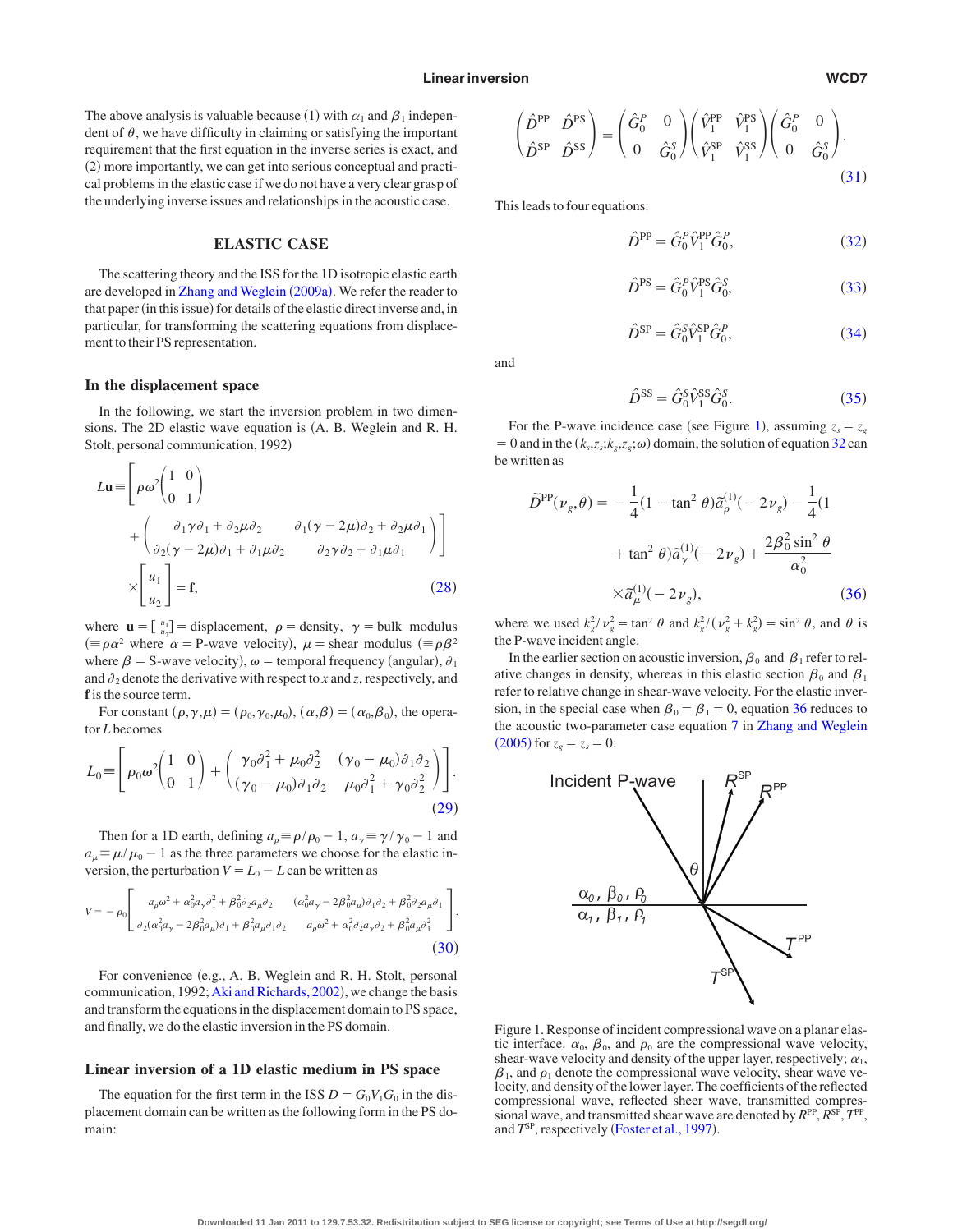<span id="page-7-0"></span>
$$
\tilde{D}(q_g, \theta) = -\frac{\rho_0}{4} \left[ \frac{1}{\cos^2 \theta} \tilde{\alpha}_1(-2q_g) + (1 - \tan^2 \theta) \times \tilde{\beta}_1(-2q_g) \right].
$$
\n(37)

# **Direct nonlinear inversion of 1D elastic medium in PS space**

The equation for the second term in the ISS  $G_0V_2G_0 =$  $-G_0V_1G_0V_1G_0$  in the displacement domain can be written in the PS domain as

<span id="page-7-1"></span>
$$
\begin{pmatrix}\n\hat{G}_0^P & 0 \\
0 & \hat{G}_0^S\n\end{pmatrix}\n\begin{pmatrix}\n\hat{V}_2^{PP} & \hat{V}_2^{PS} \\
\hat{V}_2^{SP} & \hat{V}_2^{SS}\n\end{pmatrix}\n\begin{pmatrix}\n\hat{G}_0^P & 0 \\
0 & \hat{G}_0^S\n\end{pmatrix} = -\n\begin{pmatrix}\n\hat{G}_0^P & 0 \\
0 & \hat{G}_0^S\n\end{pmatrix}
$$
\n
$$
\times \begin{pmatrix}\n\hat{V}_1^{PP} & \hat{V}_1^{PS} \\
\hat{V}_1^{SP} & \hat{V}_1^{SS}\n\end{pmatrix}\n\begin{pmatrix}\n\hat{G}_0^P & 0 \\
0 & \hat{G}_0^S\n\end{pmatrix}\n\begin{pmatrix}\n\hat{V}_1^{PP} & \hat{V}_1^{PS} \\
\hat{V}_1^{SP} & \hat{V}_1^{SS}\n\end{pmatrix}\n\begin{pmatrix}\n\hat{G}_0^P & 0 \\
0 & \hat{G}_0^S\n\end{pmatrix},
$$
\n(38)

<span id="page-7-2"></span>which leads to the four equations

$$
\hat{G}_0^P \hat{V}_2^{\rm PP} \hat{G}_0^P = -\hat{G}_0^P \hat{V}_1^{\rm PP} \hat{G}_0^P \hat{V}_1^{\rm PP} \hat{G}_0^P - \hat{G}_0^P \hat{V}_1^{\rm PS} \hat{G}_0^S \hat{V}_1^{\rm SP} \hat{G}_0^P, \tag{39}
$$

<span id="page-7-3"></span>
$$
\hat{G}_0^P \hat{V}_2^{PS} \hat{G}_0^S = -\hat{G}_0^P \hat{V}_1^{PP} \hat{G}_0^P \hat{V}_1^{PS} \hat{G}_0^S - \hat{G}_0^P \hat{V}_1^{PS} \hat{G}_0^S \hat{V}_1^{SS} \hat{G}_0^S, \tag{40}
$$

<span id="page-7-4"></span>
$$
\hat{G}_0^S \hat{V}_2^{SP} \hat{G}_0^P = -\hat{G}_0^S \hat{V}_1^{SP} \hat{G}_0^P \hat{V}_1^{PP} \hat{G}_0^P - \hat{G}_0^S \hat{V}_1^{SS} \hat{G}_0^S \hat{V}_1^{SP} \hat{G}_0^P, \tag{41}
$$

<span id="page-7-5"></span>and

$$
\hat{G}_0^S \hat{V}_2^{SS} \hat{G}_0^S = -\hat{G}_0^S \hat{V}_1^{SP} \hat{G}_0^P \hat{V}_1^{PS} \hat{G}_0^S - \hat{G}_0^S \hat{V}_1^{SS} \hat{G}_0^S \hat{V}_1^{SS} \hat{G}_0^S. \tag{42}
$$

Because  $\hat{V}_1^{\text{PP}}$  relates to  $\hat{D}^{\text{PP}}$ ,  $\hat{V}_1^{\text{PS}}$  relates to  $\hat{D}^{\text{PS}}$ , and so on, the four components of the data will be coupled in the nonlinear elastic inversion. Therefore, we cannot perform the direct nonlinear inversion without knowing all components of the data. Equations [31](#page-6-3)[–42](#page-7-5) represent the necessary and sufficient data requirements for the linear and higher-order direct inversion for any one of the elastic mechanical property changes. Each of the linear and higher-order terms is the unique expansion of that mechanical property in terms of a data that can invert directly for those quantities.

The three parameters we seek to determine are

- $a_{\gamma} \rightarrow$  relative change in bulk modulus
- $a_{\rho} \rightarrow$  relative change in density
- $a_{\mu}$   $\rightarrow$  relative change in shear modulus

These parameters are to be expanded as a series in the data. Which data?

The answer is once again the data needed to directly determine those three quantities.

The thesis of [Zhang](#page-12-6) (2006) demonstrates for the first time not only an explicit and direct set of equations for improving upon linear estimates of the changes in those elastic properties, but also perhaps equally and even more importantly, the absolutely clear data requirements for determining  $a_{\gamma}$ ,  $a_{\rho}$ , and  $a_{\mu}$ .

<span id="page-7-6"></span>The data requirements are

$$
D = \begin{pmatrix} \hat{D}^{\text{PP}} & \hat{D}^{\text{PS}} \\ \hat{D}^{\text{SP}} & \hat{D}^{\text{SS}} \end{pmatrix}
$$
(43)

for a 2D earth and generalize to a  $3 \times 3$  matrix for a 3D earth with SH and SV shear waves.

The 2D message is delivered in equation  $38$  (or equations  $39-42$  $39-42$ ) that the first nonlinear contribution to  $a_{\gamma}$ ,  $a_{\mu}$ , and  $a_{\rho}$  requires that data; and hence, the exact determination of those elastic quantities also requires that data set ([Weglein, 2009](#page-11-10)):

<span id="page-7-7"></span>
$$
\begin{pmatrix} V^{\rm PP} & V^{\rm PS} \\ V^{\rm SP} & V^{\rm SS} \end{pmatrix} = \begin{pmatrix} V_1^{\rm PP} & V_1^{\rm PS} \\ V_1^{\rm SP} & V_1^{\rm SS} \end{pmatrix} + \begin{pmatrix} V_2^{\rm PP} & V_2^{\rm PS} \\ V_2^{\rm SP} & V_2^{\rm SS} \end{pmatrix} + \cdots
$$
\n(44)

The logic is as follows:

$$
\begin{pmatrix} a_{\gamma} \\ a_{\mu} \\ a_{\rho} \end{pmatrix}
$$

$$
\begin{pmatrix} \hat{D}^{\mathrm{PP}} & \hat{D}^{\mathrm{PS}} \\ \hat{D}^{\mathrm{SP}} & \hat{D}^{\mathrm{SS}} \end{pmatrix}
$$

because

requires

$$
\begin{pmatrix} a^{(2)}_\gamma \\ a^{(2)}_\mu \\ a^{(2)}_\rho \end{pmatrix}
$$

requires

$$
\begin{pmatrix}\hat{D}^{\mathrm{PP}} & \hat{D}^{\mathrm{PS}} \\ \hat{D}^{\mathrm{SP}} & \hat{D}^{\mathrm{SS}}\end{pmatrix}.
$$

Hence

$$
\begin{pmatrix} a^{(1)}_\gamma \\ a^{(1)}_\mu \\ a^{(1)}_\rho \end{pmatrix}
$$

must mean linear in

$$
\begin{pmatrix}\n\hat{D}^{\text{PP}} & \hat{D}^{\text{PS}} \\
\hat{D}^{\text{SP}} & \hat{D}^{\text{SS}}\n\end{pmatrix},
$$

i.e., linear in the data needed to determine

$$
\begin{pmatrix} a_{\gamma} \\ a_{\mu} \\ a_{\rho} \end{pmatrix}.
$$

Inverting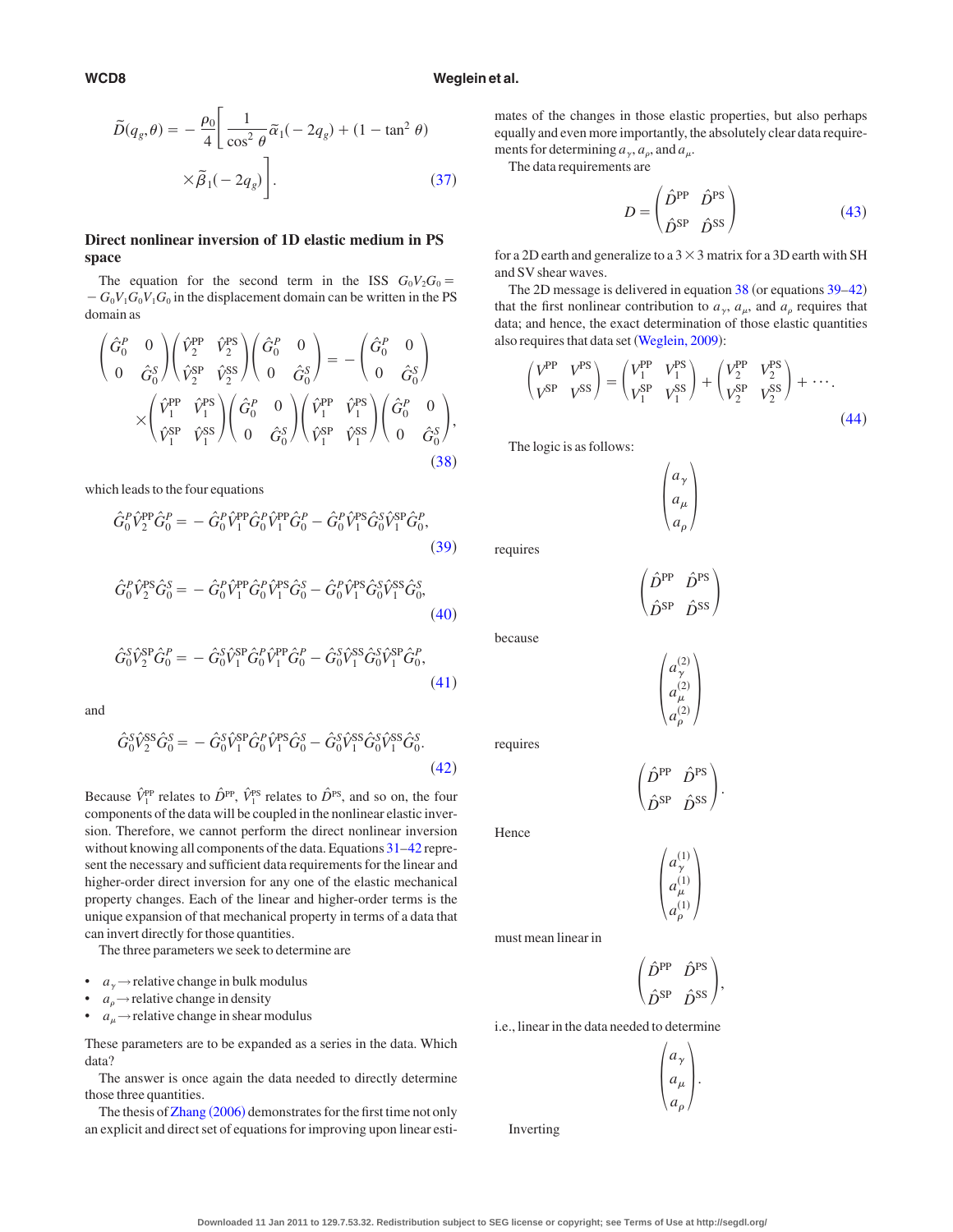$$
\hat{D}^{\rm PP} = G_0^P V_1^{\rm PP} G_0^P \tag{45}
$$

<span id="page-8-0"></span>alone for  $a_{\gamma}^{(1)}$ ,  $a_{\mu}^{(1)}$ , and  $a_{\rho}^{(1)}$ , although mathematically achievable, corresponds to a linear approximate forward problem for PP data solved in an "inverse sense." The direct inversion of the elastic heterogeneous wave equation defines the data needed to invert for those quantities, in principle.Alinear inversion is a first and linear approximate term in a series solution that inverts data directly from the elastic wave equation for changes in earth's mechanical properties.

That definitive, linear inverse definition requires the linear approximation to be linear in the collection of data components. In the simpler case of acoustics, and inverting the heterogeneous acoustic equation directly for changes in acoustic properties, the direct in-verse solution ([Zhang, 2006](#page-12-3)) provided by the ISS, is a series in the measured pressure wavefield, and the linear acoustic inverse is linear in the collection of measurements of the pressure wavefield needed to solve the direct inverse. But the linear inverse in the elastic case is linear in all of the data components, because the direct elastic inversion is an expansion in all data components.

Solving for  $a^{(1)}_\gamma, a^{(1)}_\mu$ , and  $a^{(1)}_\rho$  from  $\hat{D}^{\rm PP}$  alone is a model matching of PP data and something less than a linear inverse.

The ISS and task-specific subseries first need to treat the linear term with respect and then the higher-order terms can carry out their purpose.

If the linear estimate is not calculated correctly, the ISS cannot recover or compensate — it wants the linear estimate to be the linear estimate, and never expects it to be exact or close to exact, but it never expects it to be less than linear. Let linear be linear.

The power and promise of the ISS derives from its deliberate, direct, physically consistent, and explicit nature. It recognizes that when there is any perturbation in a medium, the associated perturbation in the wavefield always is related nonlinearly to that change.

The inverse implies that the medium perturbation itself is related nonlinearly to the perturbation in the wavefield. Thus, the mediumproperty perturbation operator is related nonlinearly to the change in the wavefield on the measurement surface, i.e., to the measured data.

We assume the scattered field and the perturbation can be expanded in orders of the medium perturbation *V* and the measured data *D*, respectively:

$$
\psi_s = (\psi_s)_1 + (\psi_s)_2 + (\psi_s)_3 + \dots \tag{46}
$$

<span id="page-8-2"></span><span id="page-8-1"></span>and

$$
V = V_1 + V_2 + V_3 + \cdots,
$$
 (47)

where  $(\psi_s)_n$  is the portion of  $\psi_s$  which is the *n*th order in *V* and where  $V_n$  is the portion of *V* which is the *n*th order in the data *D*, i.e., the measured values of  $\psi_s$ . The entire foundation behind the ISS is based on equations [46](#page-8-1) and [47,](#page-8-2) expressing the indisputable nonlinear relationship between changes in medium properties and the concomitant changes in wavefields. This is all that needs to be assumed. These equations simply communicate the identity known as the Lippmann-Schwinger equation, which governs perturbation theory, and its forward, nonlinear modeling series and nonlinear inverse-series forms.

Beyond that point, the process and procedure for determining  $V_1, V_2, V_3, \ldots$  is out of our hands and away from our control. How to find  $V_1$  from *D* is prescribed and what to do with  $V_1$  to determine  $V_2$  is prescribed also. That nonlinear explicit and direct nature, and the steps to determine those terms  $V_1, V_2, V_3, \ldots$  are not decision-making opportunities. If we decide what to do with  $V_1$  rather than have the nonlinear relationship between data and *V* decide, then we step away from a single and defined physics into, e.g., the math world of iterative linear inversion or model matching. How do we formulate a multiple-removal algorithm concept in an iterative linear inverse or model-matching scheme? How do we formulate a model-type independent multiple-removal method from a full-waveform inversion, or any indirect-inversion model-matching procedure? The latter aims immediately to either improve or match the model properties with the subsurface. From an inverse-scattering-series perspective, the latter all-or-nothing strategy (1) misses the opportunity to achieve other useful but less daunting tasks such as multiple removal and depth imaging; and (2) begins at the first step straight into the most challenging task of parameter estimation, with all the pitfalls of insufficient model types and bandwidth sensitivities.

For the ISS, the decisions are not under our control or influence. It has one physical reference model, the water, and a single *unchanged* separation of the earth into a reference medium and a general perturbation operator that can accommodate a very wide range of earth model types. The model types need not be specified unless we want the direct, nonlinear AVO subseries. The ISS provides a set of direct equations to solve, with an analytic, unchanged inverse operation.

The physics-consistent direct-inverse formalism of the inverse scattering series stands alone in predicting that we require all four components of the data  $\left(\frac{\hat{D}^{PP} \hat{D}^{PS}}{\hat{D}^{SP}}\right)$  to even estimate elastic properties linearly. Iterative linear inversion tries to substitute a set of constantly changed, forward problems with linear updates for a single, entirely prescriptive, consistent, and explicit nonlinear physics. The latter is the inverse scattering series; the former (iterative linear inversion) has an attraction to linear inverses (and generalized inverses), which have no single physical theory and consistency. Linear inversion and generalized inverse theory are part of standard graduate training in geophysics; hence it is easy to understand trying to recast the actual nonlinear problem into a set of iterative linear problems where the tools are familiar. Model-matching schemes and iteratively linear inversion are reasonable and sometimes useful but they are more math than physics. Thus, they have no way to provide the framework for inversion that equations [46](#page-8-1) and [47](#page-8-2) provide by staying consistent with physics.

The practical, added value that direct ISS nonlinear inversion pro-vides beyond linear inversion is described in [Zhang](#page-12-3) (2006), and [Zhang and Weglein](#page-12-5) (2005, [2006,](#page-12-6) [2009a,](#page-12-4) and [2009b](#page-12-7)). There are circumstances in which very different target lithologies have very similar changes in mechanical properties. The added value is demonstrated in 4D application in discriminating between pressure and fluid-saturation effects. That distinction results in the difference between a drill and a no-drill decision.

#### **DISCUSSION**

Indirect inverse methods (e.g., model matching, cost-function search engines, optimal stacking, full-waveform inversion, and iterative linear inversion) at best seek to emulate or to satisfy some property or quality of an inverse solution, rather than providing the solution directly. Here we communicate a message on the critical distinction that is often ignored between modeling and inversion, and the even greater difference between direct-inverse solutions and indirect methods that seek that same goal.

We describe the algorithmic and practical consequences of this increased conceptual clarity. In particular, we examine the commonly held view that considers PP reflection data (e.g., [Stolt and Weglein,](#page-11-11)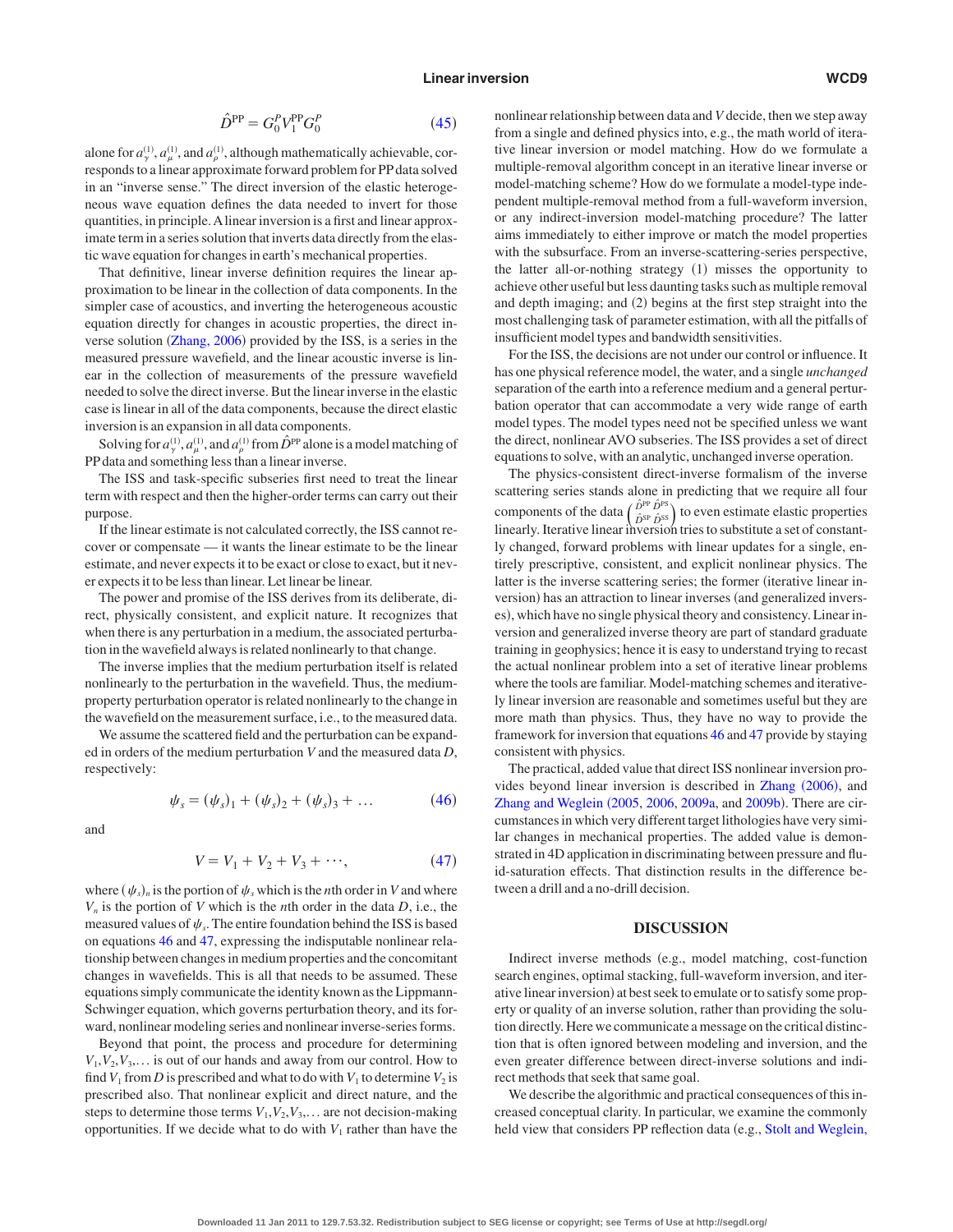[1985;](#page-11-11) [Boyse and Keller, 1986](#page-11-12)) to be adequate for estimating changes in mechanical properties, and that is used today in methods for both linear and nonlinear estimates of mechanical property changes across a reflector.We show, from the definitiveness of a direct-inversion perspective, that PP data are fundamentally insufficient. The direct inversion for those changes in mechanical properties provided by the ISS communicates that all components of data (PP, PS, SS,...) are required for either linear and/or nonlinear direct inversion. Linear inversion is defined here as the linear approximate solution to the direct inverse problem. For indirect methods or methods with modeling as a starting point, there is no reason to suspect or conclude that PP data would be fundamentally and conceptually inadequate. Indirect methods are neither equivalent to nor a substitute for direct methods. We point out the general conceptual and algorithmic differences.

The direct nonlinear solution given by the ISS provides the first unambiguous and consistent meaning for a direct, approximate linear inverse solution. Inverting PP data linearly for approximate changes in earth's mechanical properties provides a linear approximate solution to the PP data equation, but not a linear approximate inverse solution for changes in earth's mechanical properties. To achieve the higher bar of a linear approximate inverse solution requires a nonapproximate inverse solution, as a starting point, as either a closed form or expressed as a series that is going to be reduced and simplified in a linear approximate form. The ISS represents a nonapproximate fully nonlinear and direct inverse solution. The direct inversion of earth's mechanical properties requires PP, PS, and SS data in a 2D world, and PP, PSv, PSh, SvSv, ShSh, and SvSh in a 3D earth. Hence, the linear approximate inverse solution must be linear in the data that allow the linear solution to correspond to the linear approximation of the inverse solution. The PP data alone can produce an approximate solution to a forward PP equation, but PP, PS, and SS can provide a linear approximate inverse solution.

Hence, the conclusion is that only multicomponent data can produce a linear approximate inversion solution, which is the first step toward a complete nonlinear and direct solution.

We recognize that the changes in material properties across a single reflector and the corresponding reflection coefficients and reflection data have a nonlinear relationship in a modeling and therefore an inversion sense. However, the key point is that although changes in earth's mechanical properties at an interface can (through the Zoeppritz relations) directly, nonlinearly, exactly, and separately determine each of the PP, PS, and SS reflection coefficients, it requires all of those reflection coefficients taken together to determine any one or more changes in mechanical properties. That message is neither obvious nor reasonable, or even plausible. However, the message here is that it is all of those difficult and unattractive things, and yet it is also unambiguously and unmistakably true. In general, inversion or processing is not modeling run backward.

Direct linear and indirect methods (e.g., full-waveform inversion) have not and cannot bring that clarity to the meaning and unambiguous prescription of the linear approximate inverse solution. Model matching with global searches of PP data alone have no framework or other reason to suspect the fundamental inadequacy of that PP data to provide a linear inverse, let alone a nonlinear solution. We have published using PP data to estimate changes in physical properties, and along with the entire petroleum industry, we have used PP data in AVO analysis. The PP data have enough degrees of freedom, given enough angles, to more than solve for linear estimates in changes in earth's material properties. So what is the problem?

We are fully aware that a single angle of data cannot invert simultaneously for several changes in earth's mechanical properties because the degrees of freedom in the data need to be the same as in the sought-after earth's material properties. This is recognized and understood in inverse theory. Sufficient degrees of freedom in your data are a necessary but not a sufficient condition for a linear inverse solution, although it is necessary and sufficient for solving a directforward-PP relationship in an inverse sense. The fact that all components of elastic data are absolutely baseline required to provide a meaningful linear inverse or nonlinear inverse solution is a new, clearer, and higher bar, and a much more subtle, but in no way lessimportant message. The fact that the ISS is the only direct and nonlinear inversion method has allowed it to:

- 1) Stand alone and provide a framework for the very meaning of linear inverse.
- 2) Provide a systematic and precise way to improve upon those estimates directly through higher terms in the expansion of those earth's mechanical properties directly in terms of the data. The required data are full multicomponent data and not only PP.

If we have an expansion for a change in a physical property call it *V*, in terms of reflection data *D*) then schematically,  $V(D) = V(D)$  $V'(D = 0)D + \frac{1}{2}V''(D = 0)D^2 + \cdots$ , where  $V(D = 0) = 0$ ,  $V'(0)D$  is the linear estimate to  $V(D)$ , and  $D$  are the data needed to determine  $V(D)$ . Only the ISS provides the precise series for  $V(D)$ and, hence, in that process defines both the data necessary to find  $V(D)$  and its linear estimate  $V_1 = V'(0)D$ . We cannot change the expansion variable in a Taylor series. If the data *D* determine the series, then each term including the first linear term depends on all elements of *D*. The data *D* are multicomponent data for the determination of changes in elastic properties. That is the point.

The need for multicomponent data does not add a set of constraints beyond PP data, but provides the necessary baseline data needed to satisfy the fundamental nonlinear relationship between reflection data and changes in earth's mechanical properties. It is a fundamental data need that stands with data dimensionality and degrees of freedom. It comes in at the ground floor, before more subtle and important issues of robustness and stability are examined — it is not merely a practical enhancement or boost to PP-data inversion potential and capability. The need for multicomponent data is fundamental. As with other things, it can be ignored but rarely will be ignorable.

The latter PP data are fundamentally inadequate from a conceptual and math-physics analysis perspective for a consistent and meaningful target identification, and the needed data and methods for using that data are provided only by the directness and fully nonlinear and prescriptive nature of the ISS. Those unique properties and benefits of the ISS are not provided by either (1) linear approximate direct-inverse methods, behind all current mainstream leading-edge migration and migration-inversion algorithms, or (2) nonlinear indirect inverse methods such as iterative linear or other indirect modelmatching inversion methods, or full-waveform inversion.

We have taken the reader through the thinking process and deliberation within our group that brought this issue to light. It began in the simpler acoustic world, where the difference between the forward and inverse problem needed some attention and clarification. We have raised and answered the following questions:

- 1) What does linear in the data mean?
- 2) Linear in what data? What are the actual data requirements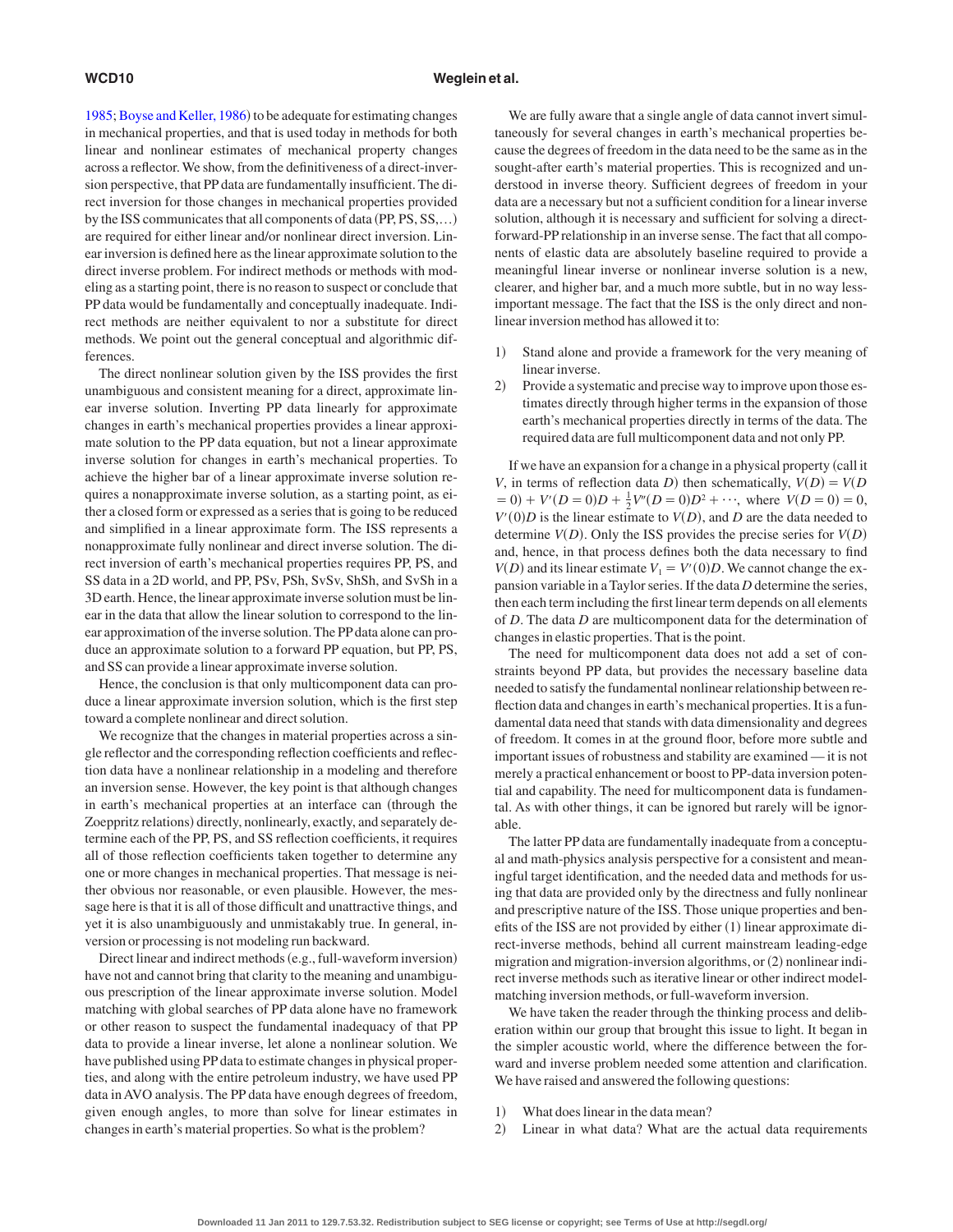needed to define a linear inverse as a linear approximation "in data" to the solution of the direct nonlinear inverse problem?

- 3) Conservation of dimension (having enough degrees of freedom in the data to "solve" an equation) is not a sufficient condition to define "what data," and being able to solve an equation (in isolation) is not the same as finding a physically meaningful solution or even a linear estimate.
- 4) Solving an equation without the context and framework within which that equation resides, and ignoring the assumptions that lead to that equation, constitutes a dangerous and ill-considered path.
- 5) What are the implications for data collection and target identification?

In summary, (1) PP data are necessary and sufficient for a direct inversion of an acoustic medium/target, and hence PP is necessary and sufficient for a linear inversion for acoustic properties, but (2) all components of data PP, PS, SS,… are necessary and sufficient for a direct inversion of an elastic medium/target (provided explicitly in [Zhang, 2006,](#page-12-3) pp. 77). Hence all components are required for a linear approximate inversion for elastic properties. The linear inverse is the first and linear approximation of those parameters in a series that is a nonlinear expansion in terms of data that, in principle, can determine those properties directly.

[Zhang](#page-12-3)  $(2006, p. 73-75)$  asks and answers this question, mentioned in item two in the list above: What is one to do for direct nonlinear AVO of an elastic medium/target when one measures only PP data, as in typical towed-streamer marine data within the water column?

The response was to use the PP data in a forward-PP relationship and solve that in a traditional manner with three (or more angles) for three parameters, and then use two of those three parameters to synthesize the required PS, SS… components necessary to compute direct nonlinear inversion of the elastic properties, which is better than putting zeros in places where the direct inversion expected PS, SS… data. This is the same issue that [Matson](#page-11-13) (2000) faces in the direct elastic inverse scattering series for ocean-bottom and onshore-multiple removal. The need for multicomponent data arises as an absolutely necessary requirement for a direct elastic inversion for AVO purposes or for the direct removal of multiples when the measurement surface is the ocean bottom or onshore (land) and requires an elastic reference medium.

An important point here is that the synthesized PS, SS,…and the actual PS, SS,... data never are equal (see Zhang,  $2006$ , pp. 73–75, for several examples). The inability to use PP data alone to produce the same linear inversion as having PP, PS, and SS data is noteworthy. That inability would not be the case if a linear inverse of PP data could produce the other data components, then inverting either PP alone or PP, PS, and SS together would make no difference. It makes a difference, and it supports the inverse-scattering-series message that PP data is, in principle, inadequate to directly invert for changes in the mechanical properties of the earth. This illustrates and highlights the distinction and message that our study conveys for AVO applications. For imaging, the *indirect* methods such as common image gather, CFP, CRS, and optimal moveout trajectory stacking ("path integral"), all have surrogates and proxies for a velocity model, and yet sometimes portray the proxy as though it was somehow beyond, above, or independent of velocity. In fact it is an attempt and weak (necessary but not sufficient) substitute for, and admission that velocity is what they seek, but the velocity is beyond their reach. All of these indirect methods believe that a *direct* depth imaging method would require an accurate velocity. The only multi-D *direct* inversion, the inverse scattering series, stands alone in its message that a direct depth imaging method derives from the ISS without a velocity model.

### **The role of direct and indirect methods**

At this point, we feel it is important to mention that a clear and important role exists for indirect methods, which we recognize and appreciate. Among authors who recognize the need for a judicious use of direct and indirect methods are: [Verschuur et al., 1992;](#page-11-14) [Carvalho](#page-11-15) [and Weglein, 1994;](#page-11-15) [Berkhout and Verschuur, 1995;](#page-11-16) [Matson, 2000;](#page-11-13) [Abma et al., 2005;](#page-11-17) [Weglein and Dragoset, 2005;](#page-12-8) [Kaplan and In](#page-11-18)[nanen, 2008.](#page-11-18) Indirect methods always are needed to complement and fill the gap between our deterministic direct methods and the complexity of the actual seismic experiment, the real subsurface, and the realities and compromises of acquisition. Adaptive methods are called upon, and useful, and the part of reality outside our modeled physics needs serious attention as well. Treating the seismic inverse problem as entirely direct inversion, or (as more often is the case) entirely indirect, does not recognize or benefit from the mix of distinct issues they address, and from pooling their necessary strengths for field data application. However, in some general and overriding sense, overall scientific and practical progress is measured as the boundary between the two moves to bring more issues within the sphere of physics, and addressable by direct deterministic tools and away from the computational world of search engines (full wavefield or otherwise) and error surfaces.

Finally, we note that the first and linear term of the elastic inverse problem was influenced not only by the nonlinear term; in fact, it was defined by that term. That data-requirement message, along with the entire inverse-series apparatus, results from the observation that the perturbed wavefield and the concomitant medium perturbation are related nonlinearly. Honor and respect that fundamental nonlinear relationship and a physics-driven set of direct, consistent, deliberate, and purposeful inversion algorithms, and a clear platform and unambiguous framework (that explains earlier anecdotal experiences) are the dividend and value.

### **CONCLUSION**

A unique and unambiguous data-requirement message is sent from the inverse scattering series for linear and nonlinear direct inversion. Other methods and approaches look at the inverse problem, e.g., either linear or beyond linear, but iterative linear or modelmatching indirect inversion methods, including so-called full-wavefield inversion, never have and never will provide that clarity and definition. Nothing other than a direct inversion ought to provide confidence that we are solving the problem in which we are interested. The inverse scattering series defines the data and algorithms needed to carry out direct nonlinear inversion. That is the starting point for defining a linear inverse approximate solution. A linear inverse solution is a linear approximation to the inverse solution.Alinear estimate of parameters determined using a relationship between those parameters and any convenient data, typically from a forward or modeling relationship, does not warrant being labeled a linear approximation to the inverse solution. That is the essential point. Linear should mean linear with respect to the data adequate to determine the actual inverse solution.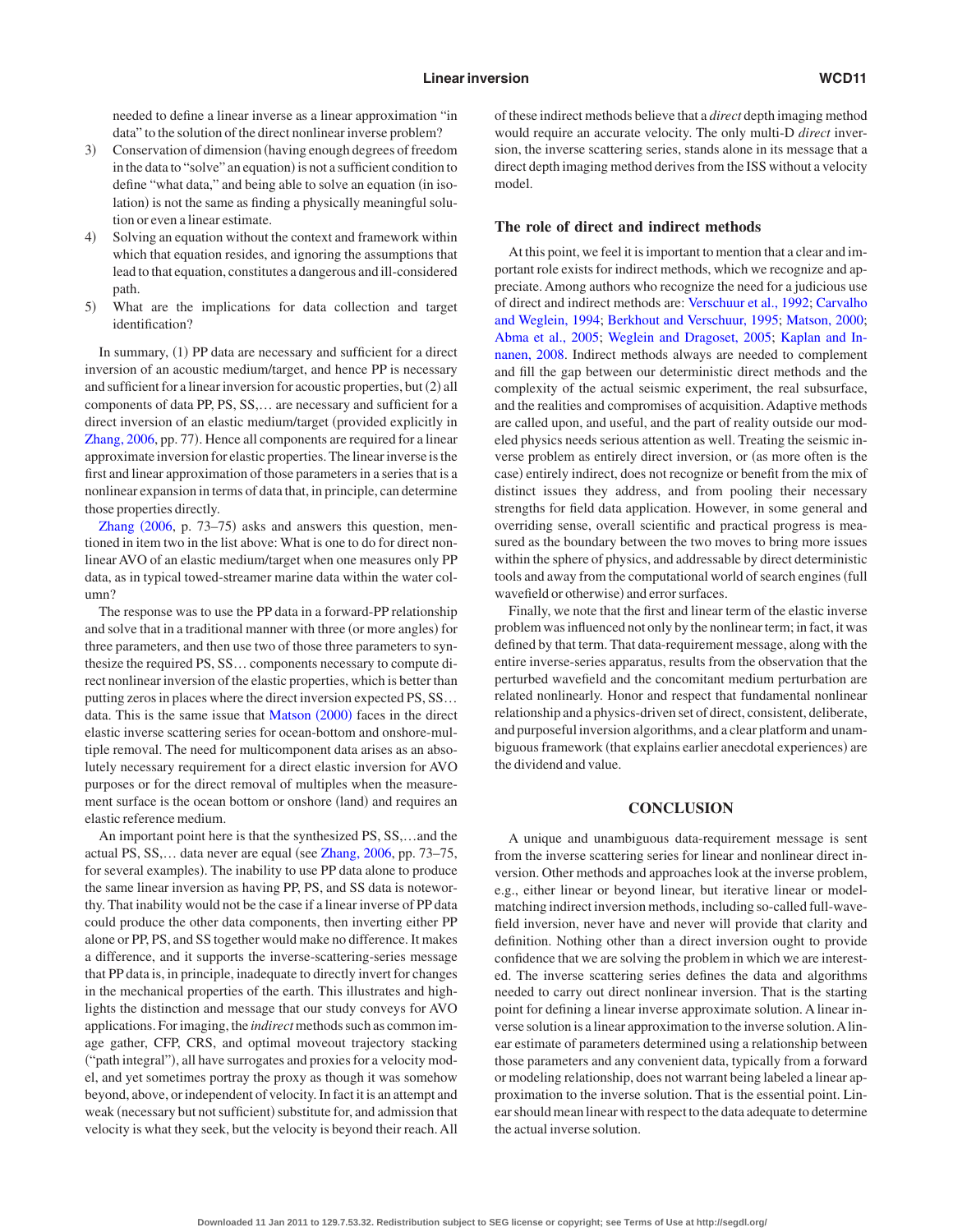How do we know which data are adequate? Looking at modeling equations is the wrong starting point for understanding inversion, and the proof is that looking at modeling PP data as a starting point seems reasonable and plausible, but it is fundamentally wrong for looking at the starting point and guide for the inverse solution and linear inverse estimates therein. The inverse problem is not the forward problem run backward. Legitimate inverse solutions do not begin with taking a forward solution and trying to solve that relationship in an inverse sense for changes in medium properties that occur in the forward relationship. This is the crux of the logical flaw in all currentAVO, full-waveform inversion, and indirect methods. It is an essential point for clear understanding of the foundation behind our processing algorithms and for the design and effective use of target identification and parameter estimation methods.

Modeling and forward predicting, and creating multiples by any modeling method, (e.g., finite difference or the forward scattering series) require precise and detailed subsurface information about everything in the subsurface the multiple has experienced. However, the inverse scattering series has distinct subseries for removing freesurface and internal multiples that provide algorithms which require absolutely no subsurface information, and are the same algorithms for acoustic, elastic, anisotropic, and anelastic media. Not one line of code changes if the earth is acoustic, elastic, anisotropic, or anelastic. That is amazing, and it points out very clearly the flaw in thinking of inversion as starting with a modeling idea or formula and then treating inversion as a form of model matching, or forward modeling run backward. How could one even imagine model matching and subtracting multiples independent of the type of earth one is adopting and modeling?

A recent and dominant trend in many fields of inversion, including seismic inversion, is to ignore the two kinds of inversion, direct and indirect, and even go so far as to define inversion as indirect model matching, or "full-waveform" with a big computer. This study shows certain pitfalls and serious dangers of using indirect methods. It provides a necessary and timely reminder of the two types of inversion and the unique strengths, clarity, guidance, and understanding that direct inversion represents.

We can model match  $D_{pp}$  or iteratively invert  $D_{pp}$  until the cows come home (i.e., ad infinitum), and we will find ambiguities and resolution challenges. When those methods use more components of data, they sometimes produce less ambiguity and better resolution, but from, e.g., a model-matching or full-waveform-inversion perspective, one never guesses why. The iterative linear inverse of PP data is nonlinear in PP data, but it is not a nonlinear direct inverse solution because it does not recognize that all components PP, PS, SS,…are needed and hence has no chance of agreeing with the direct nonlinear inverse provided only by the inverse series.

In a separate issue, the minimally realistic earth model for amplitude analysis is an elastic medium that generates elastic wavefield data and is characterized by elastic reflection coefficients. It is an issue of serious conceptual and practical concern to use an acoustic inverse, especially when using amplitude analysis, for synthetic or field data generated by an elastic medium. Much of current inversion practice and methodology uses the wrong data, an unrealistic earthmodel type, and algorithms mislabeled as inversion.

We have presented a new and previously unrecognized and unheralded benefit of the fully nonlinear and direct multidimensional inversion represented by the ISS. That new contribution is at the core of all inversion theory. It impacts how we better understand previously observed and reported results from different groups and researchers, and it provides a firm, unambiguous platform and guide to researchers and explorationists. It allows us to understand, for the very first time, the data collection mandated and required for a meaningful and consistent linear approximate inverse solution. In addition, it gives us a direct prescription and determination of the linear estimate and a framework and systematic methodology for nonlinear target identification.

### **ACKNOWLEDGMENTS**

We thank all sponsors of the Mission-Oriented Seismic Research Program (M-OSRP) for their support and encouragement. We have been partially funded by and are grateful for the National Science Foundation and Collaboration between Mathematics and Geosciences (NSF-CMG) award DMS-0327778 and the Department of Energy (DOE) Basic Sciences award DE-FG02-05ER15697. We thank ConocoPhillips, WesternGeco, and PETROBRAS for permission to publish. We express our deepest appreciation to Jingfeng Zhang for sharing his valuable insights, his careful and detailed analysis, and his unique and profound perspective. A. B. Weglein would like to thank R. H. Stolt, Doug Foster, Bob Keys, Tadeusz Ulrych, and Joe Keller for stimulating, interesting, and engaging discussions.

### **REFERENCES**

- <span id="page-11-17"></span>Abma, R., N. Kabir, K. H. Matson, S. Michell, S. A. Shaw, and B. McLain, 2005, Comparisons of adaptive subtraction methods for multiple attenuation: The Leading Edge, **24**, 277–280.
- <span id="page-11-8"></span>Aki, K., and P. G. Richards, 2002, Quantitative seismology, 2nd ed.: University Science Books.
- <span id="page-11-16"></span>Berkhout, A. J., and D. J. Verschuur, 1995, Estimation of multiple scattering by iterative inversion: Part 1 — Theoretical considerations: 65th Annual International Meeting, SEG, Expanded Abstracts, 715-718.
- <span id="page-11-12"></span>Boyse, W. E., and J. B. Keller, 1986, Inverse elastic scattering in three dimen-
- <span id="page-11-15"></span>sions: Journal of the Acoustical Society of America, **79**, 215–218.<br>Carvalho, P. M., and A. B. Weglein, 1994, Wavelet estimation for surface multiple attenuation using a simulated annealing algorithm: 64th Annual International Meeting, SEG, ExpandedAbstracts, 1481–1484.
- <span id="page-11-9"></span>Foster, D. J., R. G. Keys, and D. P. Schmitt, 1997, Detecting subsurface hydrocarbons with elastic wavefields, *in* G. Chavent, G. Papanicolaou, P. Sacks, and W. Symes, eds., Inverse problems in wave propagation: Springer-Verlag.
- <span id="page-11-18"></span>Kaplan, S. T., and K. A. Innanen, 2008, Adaptive separation of free surface multiples through independent component analysis: Geophysics, **73**, no. 3, V29–V36.
- <span id="page-11-7"></span>Keys, R. G., 1989, Polarity reversals in reflections from layered media: Geophysics, **54**, 900–905.
- <span id="page-11-4"></span>Landa, E., S. Fomel, and T. J. Moser, 2006, Path integral seismic imaging: Geophysical Prospecting, **54**, 491–503.
- <span id="page-11-13"></span>Matson, K. H., 2000, An overview of wavelet estimation using free-surface multiple removal: The Leading Edge, **19**, 50–55.
- <span id="page-11-2"></span>Pratt, R. G., 1999, Seismic waveform inversion in the frequency domain: Part 1 — Theory and verification in a physical scale model: Geophysics, **64**, 888–901.
- <span id="page-11-3"></span>Sirgue, L., and R. G. Pratt, 2004, Efficient waveform inversion and imaging: A strategy for selecting temporal frequencies: Geophysics, **69**, 231–248.
- <span id="page-11-1"></span>Stoffa, P., and M. Sen, 1991, Nonlinear multiparameter optimization using generic algorithms: Inversion of plane wave seismograms: Geophysics, **56**, 1794–1810.
- <span id="page-11-11"></span>Stolt, R. H., and A. B. Weglein, 1985, Migration and inversion of seismic data: Geophysics, **50**, 2458–2472.
- <span id="page-11-0"></span>Tarantola, A., 1990, Inversion of seismic reflection data in the acoustic approximation: Geophysics, **49**, 1259–1266. Taylor, J. R., 1972, Scattering theory: The quantum theory of nonrelativistic
- <span id="page-11-6"></span>collisions: JohnWiley & Sons, Inc.
- <span id="page-11-14"></span>Verschuur, D. J., A. J. Berkhout, and C. P. A. Wapenaar, 1992, Adaptive surface-related multiple elimination: Geophysics, **57**, 1166–1177.
- <span id="page-11-5"></span>Vigh, D., and E. W. Starr, 2008, 3D prestack plane-wave, full-waveform inversion: Geophysics, **73**, no. 5, VE135–VE144.
- <span id="page-11-10"></span>Weglein, A. B., 2009, A new, clear and meaningful definition of linear inversion: Implications for seismic inversion of primaries and removing multi-